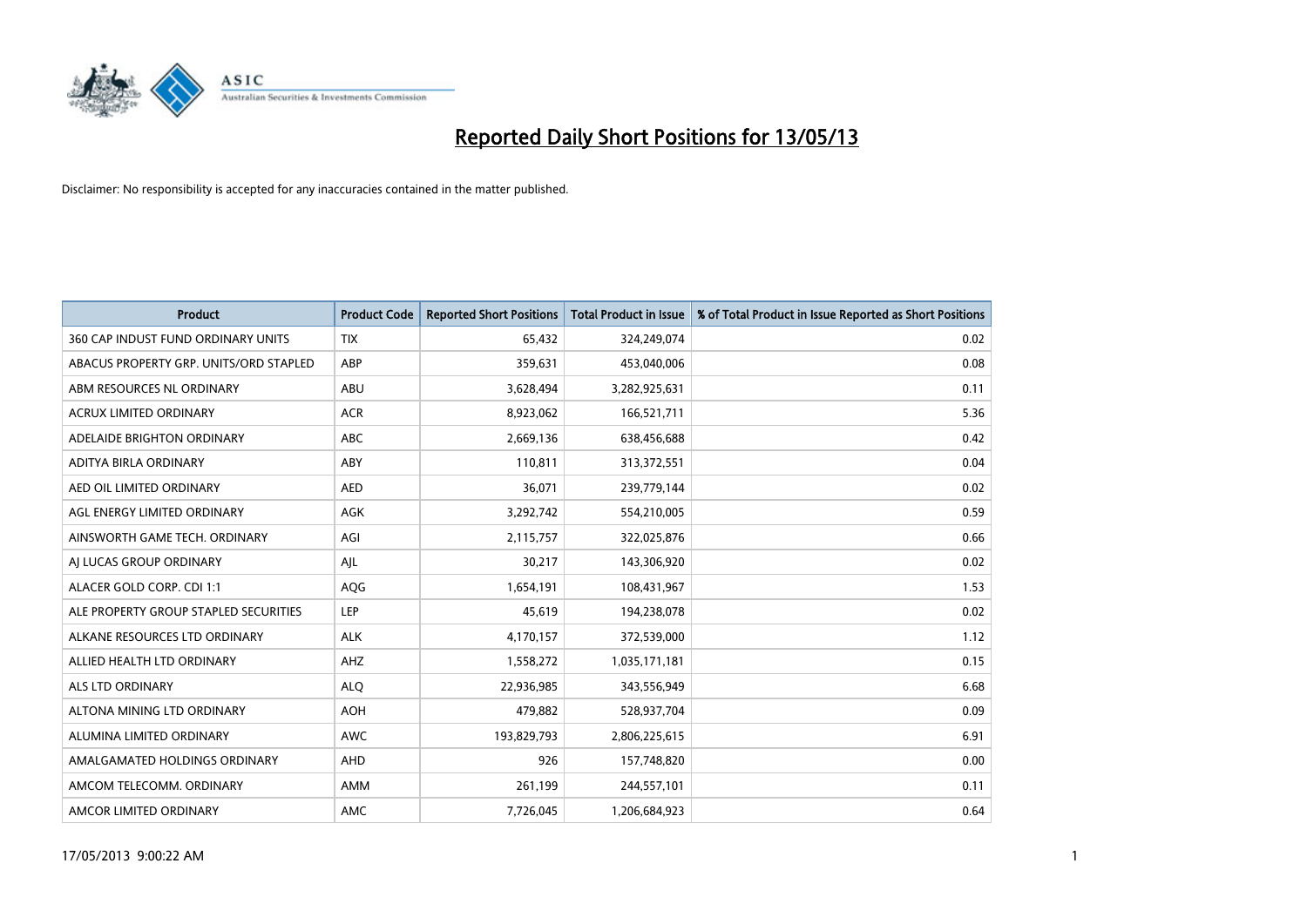

| <b>Product</b>                          | <b>Product Code</b> | <b>Reported Short Positions</b> | <b>Total Product in Issue</b> | % of Total Product in Issue Reported as Short Positions |
|-----------------------------------------|---------------------|---------------------------------|-------------------------------|---------------------------------------------------------|
| AMP LIMITED ORDINARY                    | AMP                 | 12,379,153                      | 2,944,564,649                 | 0.42                                                    |
| AMPELLA MINING ORDINARY                 | <b>AMX</b>          | 2,036,812                       | 248,000,493                   | 0.82                                                    |
| ANGLOGOLD ASHANTI CDI 5:1               | AGG                 |                                 | 89,207,765                    | 0.00                                                    |
| ANSELL LIMITED ORDINARY                 | <b>ANN</b>          | 11,006,084                      | 130,841,339                   | 8.41                                                    |
| ANTARES ENERGY LTD ORDINARY             | <b>AZZ</b>          | 289,484                         | 257,000,000                   | 0.11                                                    |
| ANZ BANKING GRP LTD ORDINARY            | ANZ                 | 4,259,159                       | 2,743,749,158                 | 0.16                                                    |
| APA GROUP STAPLED SECURITIES            | <b>APA</b>          | 12,122,220                      | 835,750,807                   | 1.45                                                    |
| APN NEWS & MEDIA ORDINARY               | <b>APN</b>          | 19,492,272                      | 661,526,586                   | 2.95                                                    |
| AQUARIUS PLATINUM. ORDINARY             | <b>AOP</b>          | 9,481,883                       | 486,851,336                   | 1.95                                                    |
| AQUILA RESOURCES ORDINARY               | <b>AQA</b>          | 12,238,053                      | 411,804,442                   | 2.97                                                    |
| ARAFURA RESOURCE LTD ORDINARY           | ARU                 | 357,061                         | 441,270,644                   | 0.08                                                    |
| ARB CORPORATION ORDINARY                | <b>ARP</b>          | 211,134                         | 72,481,302                    | 0.29                                                    |
| ARDENT LEISURE GROUP STAPLED SECURITIES | AAD                 | 2,873,998                       | 397,803,987                   | 0.72                                                    |
| ARISTOCRAT LEISURE ORDINARY             | ALL                 | 4,260,860                       | 551,418,047                   | 0.77                                                    |
| <b>ARRIUM LTD ORDINARY</b>              | ARI                 | 9,029,659                       | 1,355,433,903                 | 0.67                                                    |
| ARTEMIS RESOURCES ORDINARY              | ARV                 | 100,000                         | 484,890,396                   | 0.02                                                    |
| ASCIANO LIMITED ORDINARY                | <b>AIO</b>          | 13,379,970                      | 975,385,664                   | 1.37                                                    |
| ASG GROUP LIMITED ORDINARY              | <b>ASZ</b>          | 1,331,220                       | 206,720,839                   | 0.64                                                    |
| ASIA PACIFIC DATA DEFERRED EX PPD       | AID                 | 150,000                         | 115,000,100                   | 0.13                                                    |
| ASPEN GROUP ORD/UNITS STAPLED           | APZ                 | 178,648                         | 1,192,665,422                 | 0.01                                                    |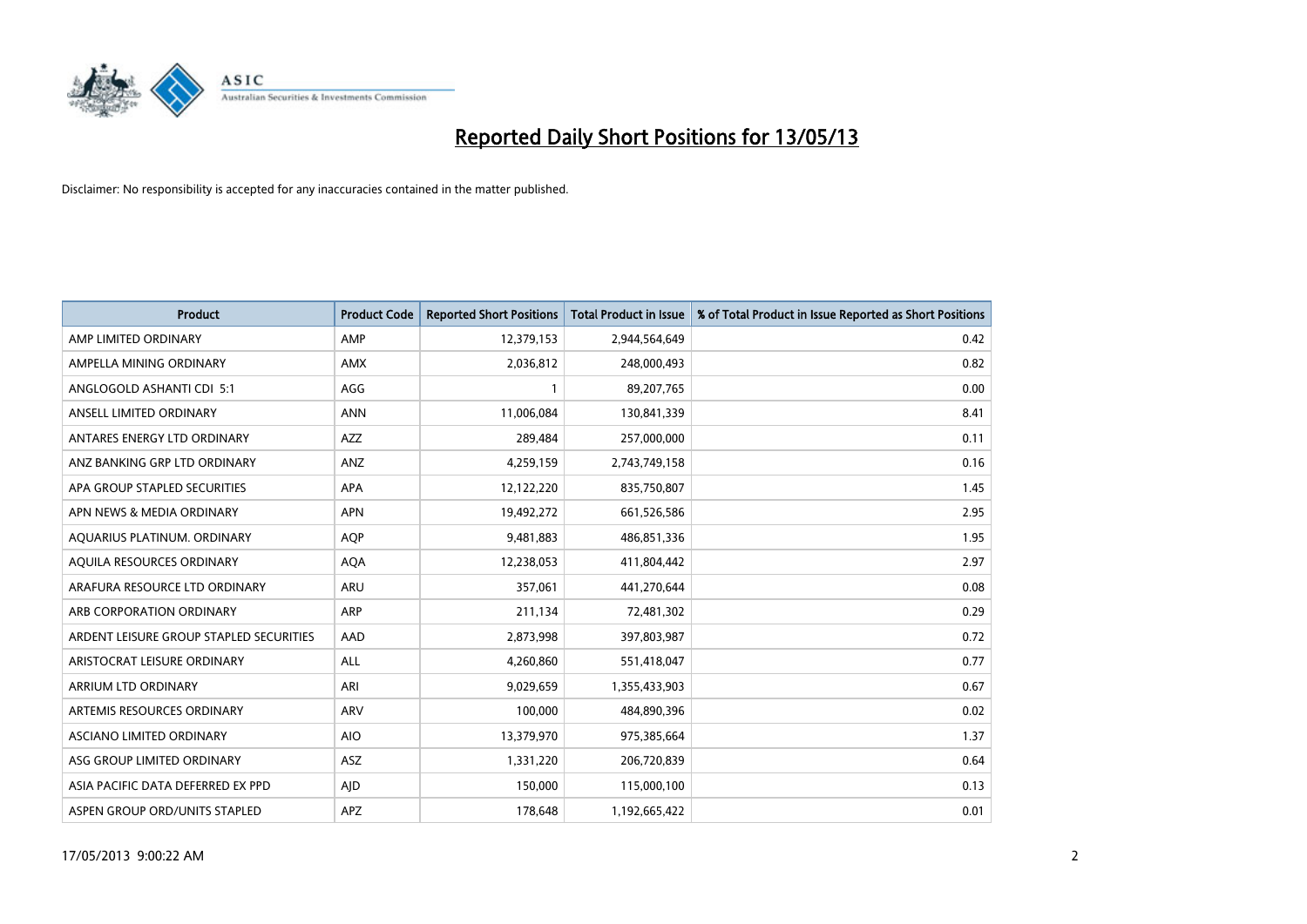

| <b>Product</b>                            | <b>Product Code</b> | <b>Reported Short Positions</b> | <b>Total Product in Issue</b> | % of Total Product in Issue Reported as Short Positions |
|-------------------------------------------|---------------------|---------------------------------|-------------------------------|---------------------------------------------------------|
| ASTRO JAP PROP GROUP STAPLED US PROHIBIT. | AJA                 | 77,707                          | 67,211,752                    | 0.12                                                    |
| ASX LIMITED ORDINARY                      | <b>ASX</b>          | 2,338,105                       | 175,136,729                   | 1.34                                                    |
| ATLAS IRON LIMITED ORDINARY               | <b>AGO</b>          | 38,882,780                      | 909,718,409                   | 4.27                                                    |
| AURIZON HOLDINGS LTD ORDINARY             | AZJ                 | 8,717,091                       | 2,137,284,503                 | 0.41                                                    |
| <b>AURORA OIL &amp; GAS ORDINARY</b>      | <b>AUT</b>          | 3,432,678                       | 447,885,778                   | 0.77                                                    |
| AUSDRILL LIMITED ORDINARY                 | <b>ASL</b>          | 2,862,777                       | 309,585,297                   | 0.92                                                    |
| AUSENCO LIMITED ORDINARY                  | <b>AAX</b>          | 493,182                         | 123,527,574                   | 0.40                                                    |
| AUSTAL LIMITED ORDINARY                   | ASB                 | 800,871                         | 346,007,639                   | 0.23                                                    |
| AUSTBROKERS HOLDINGS ORDINARY             | <b>AUB</b>          | 15,461                          | 57,955,632                    | 0.03                                                    |
| AUSTIN ENGINEERING ORDINARY               | ANG                 | 491,725                         | 73,164,403                    | 0.67                                                    |
| AUSTRALAND PROPERTY STAPLED SECURITY      | <b>ALZ</b>          | 698,304                         | 578,324,670                   | 0.12                                                    |
| AUSTRALIAN AGRICULT, ORDINARY             | AAC                 | 1,987,998                       | 313,081,005                   | 0.63                                                    |
| AUSTRALIAN EDUCATION UNITS                | <b>AEU</b>          | 3,206                           | 175,465,397                   | 0.00                                                    |
| AUSTRALIAN FOUNDAT. ORDINARY              | AFI                 | 1,818                           | 1,037,326,459                 | 0.00                                                    |
| AUSTRALIAN INFRASTR, UNITS/ORDINARY       | <b>AIX</b>          | 4,154,097                       | 620,733,944                   | 0.67                                                    |
| AUSTRALIAN PHARM. ORDINARY                | API                 | 212,510                         | 488,115,883                   | 0.04                                                    |
| AUTOMOTIVE HOLDINGS ORDINARY              | AHE                 | 20,219                          | 260,579,682                   | 0.01                                                    |
| AVJENNINGS LIMITED ORDINARY               | AVI                 | 121,391                         | 274,588,694                   | 0.04                                                    |
| AWE LIMITED ORDINARY                      | <b>AWE</b>          | 6,685,014                       | 522,116,985                   | 1.28                                                    |
| AZIMUTH RES LTD ORDINARY                  | <b>AZH</b>          | 1,577,993                       | 430,626,680                   | 0.37                                                    |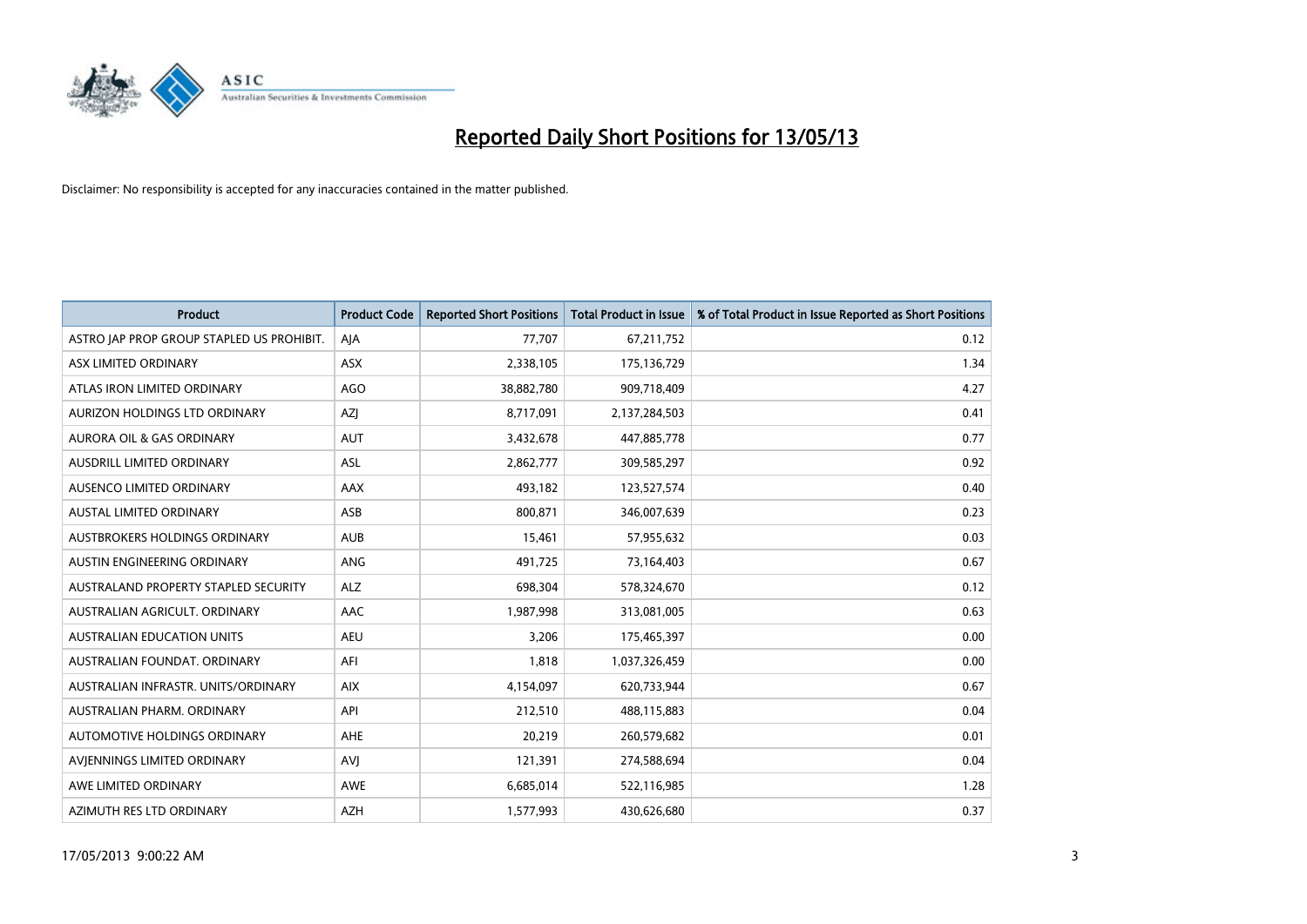

| <b>Product</b>                                | <b>Product Code</b> | <b>Reported Short Positions</b> | <b>Total Product in Issue</b> | % of Total Product in Issue Reported as Short Positions |
|-----------------------------------------------|---------------------|---------------------------------|-------------------------------|---------------------------------------------------------|
| <b>BANDANNA ENERGY ORDINARY</b>               | <b>BND</b>          | 26,525,122                      | 528,481,199                   | 5.02                                                    |
| BANK OF QUEENSLAND. ORDINARY                  | <b>BOO</b>          | 2,722,523                       | 314,464,272                   | 0.87                                                    |
| <b>BANNERMAN RESOURCES ORDINARY</b>           | <b>BMN</b>          | 204,000                         | 309,077,460                   | 0.07                                                    |
| <b>BASE RES LIMITED ORDINARY</b>              | <b>BSE</b>          | 3,820,316                       | 561,840,029                   | 0.68                                                    |
| <b>BATHURST RESOURCES ORDINARY</b>            | <b>BTU</b>          | 35,508,172                      | 697,247,997                   | 5.09                                                    |
| <b>BC IRON LIMITED ORDINARY</b>               | <b>BCI</b>          | 451,813                         | 123,104,384                   | 0.37                                                    |
| <b>BEACH ENERGY LIMITED ORDINARY</b>          | <b>BPT</b>          | 15,876,309                      | 1,267,805,688                 | 1.25                                                    |
| BEADELL RESOURCE LTD ORDINARY                 | <b>BDR</b>          | 40,325,555                      | 786,477,280                   | 5.13                                                    |
| BENDIGO AND ADELAIDE ORDINARY                 | <b>BEN</b>          | 13,125,144                      | 407,166,826                   | 3.22                                                    |
| BERKELEY RESOURCES ORDINARY                   | <b>BKY</b>          | 215,140                         | 179,393,273                   | 0.12                                                    |
| BHP BILLITON LIMITED ORDINARY                 | <b>BHP</b>          | 13,345,371                      | 3,211,691,105                 | 0.42                                                    |
| <b>BILLABONG ORDINARY</b>                     | <b>BBG</b>          | 11,701,136                      | 478,944,292                   | 2.44                                                    |
| BLACKMORES LIMITED ORDINARY                   | <b>BKL</b>          | 4,487                           | 16,972,069                    | 0.03                                                    |
| <b>BLACKTHORN RESOURCES ORD US PROHIBITED</b> | <b>BTR</b>          | 392,529                         | 164,285,950                   | 0.24                                                    |
| <b>BLUESCOPE STEEL LTD ORDINARY</b>           | <b>BSL</b>          | 6,806,833                       | 558,243,305                   | 1.22                                                    |
| <b>BOART LONGYEAR ORDINARY</b>                | <b>BLY</b>          | 25,782,779                      | 461,163,412                   | 5.59                                                    |
| BORAL LIMITED. ORDINARY                       | <b>BLD</b>          | 38,578,447                      | 774,000,641                   | 4.98                                                    |
| <b>BRADKEN LIMITED ORDINARY</b>               | <b>BKN</b>          | 7,624,814                       | 169,240,662                   | 4.51                                                    |
| <b>BRAMBLES LIMITED ORDINARY</b>              | <b>BXB</b>          | 2,901,714                       | 1,557,271,356                 | 0.19                                                    |
| BREVILLE GROUP LTD ORDINARY                   | <b>BRG</b>          | 2,836,232                       | 130,095,322                   | 2.18                                                    |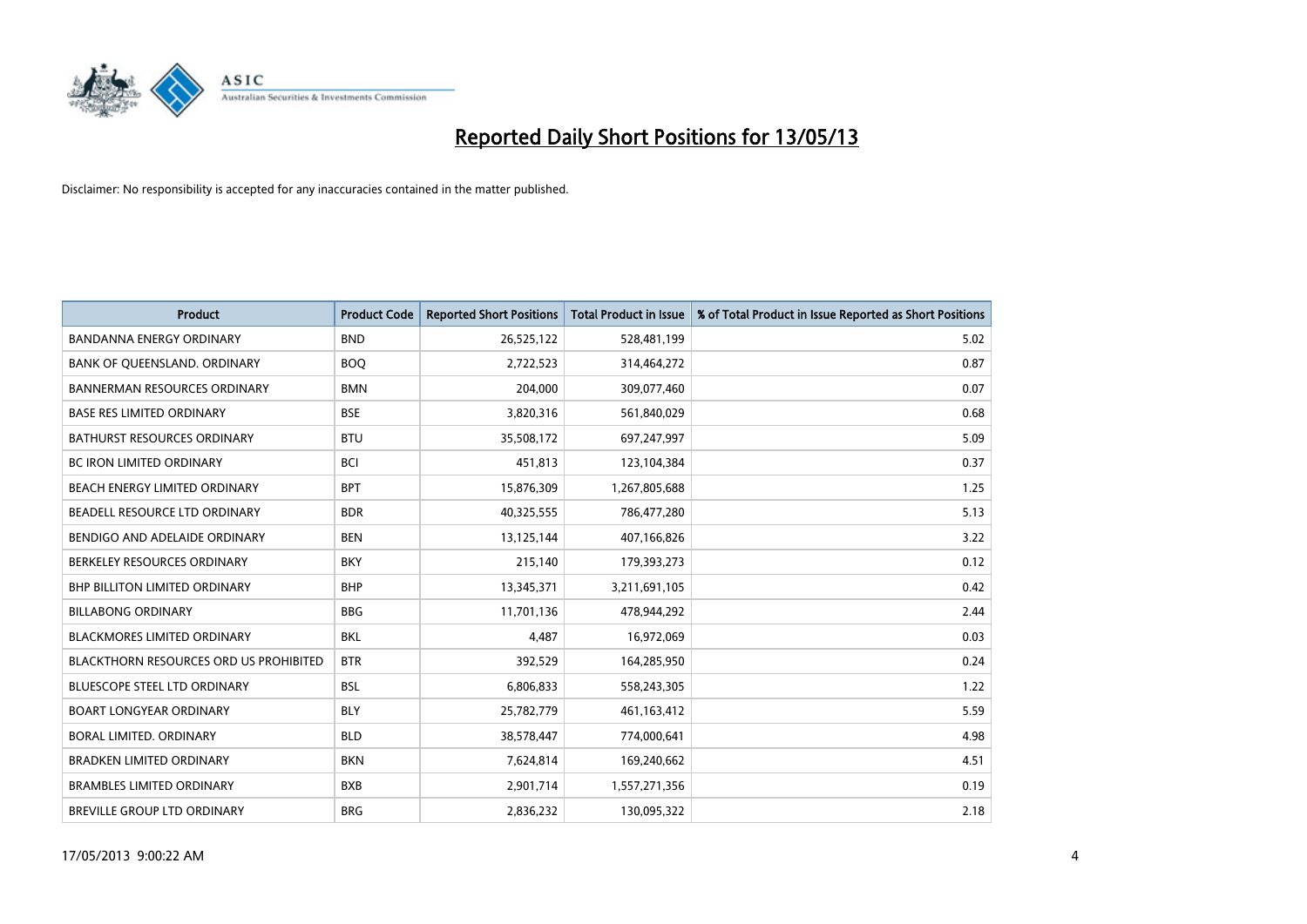

| <b>Product</b>                          | <b>Product Code</b> | <b>Reported Short Positions</b> | <b>Total Product in Issue</b> | % of Total Product in Issue Reported as Short Positions |
|-----------------------------------------|---------------------|---------------------------------|-------------------------------|---------------------------------------------------------|
| <b>BRICKWORKS LIMITED ORDINARY</b>      | <b>BKW</b>          | 6,508                           | 147,818,132                   | 0.00                                                    |
| BROCKMAN MINING LTD ORDINARY            | <b>BCK</b>          | 90,995                          | 7,894,482,131                 | 0.00                                                    |
| <b>BURU ENERGY ORDINARY</b>             | <b>BRU</b>          | 16,982,263                      | 274,036,429                   | 6.20                                                    |
| <b>BWP TRUST ORDINARY UNITS</b>         | <b>BWP</b>          | 4,755,110                       | 537,753,954                   | 0.88                                                    |
| <b>CABCHARGE AUSTRALIA ORDINARY</b>     | CAB                 | 9,020,834                       | 120,430,683                   | 7.49                                                    |
| CALTEX AUSTRALIA ORDINARY               | <b>CTX</b>          | 3,763,321                       | 270,000,000                   | 1.39                                                    |
| CAPE LAMBERT RES LTD ORDINARY           | <b>CFE</b>          | 1,849,401                       | 687,283,792                   | 0.27                                                    |
| CARABELLA RES LTD ORDINARY              | <b>CLR</b>          | 153,326                         | 152,361,547                   | 0.10                                                    |
| <b>CARBON ENERGY ORDINARY</b>           | <b>CNX</b>          | 4,533                           | 782,684,355                   | 0.00                                                    |
| <b>CARDNO LIMITED ORDINARY</b>          | <b>CDD</b>          | 7,165,989                       | 143,726,327                   | 4.99                                                    |
| CARNARVON PETROLEUM ORDINARY            | <b>CVN</b>          | 39,246                          | 934,109,501                   | 0.00                                                    |
| CARSALES.COM LTD ORDINARY               | <b>CRZ</b>          | 3,137,329                       | 236,113,495                   | 1.33                                                    |
| CASH CONVERTERS ORDINARY                | CCV                 | 800,494                         | 423,861,025                   | 0.19                                                    |
| CENTRAL PETROLEUM ORDINARY              | <b>CTP</b>          | 750,607                         | 1,440,078,845                 | 0.05                                                    |
| <b>CERAMIC FUEL CELLS ORDINARY</b>      | <b>CFU</b>          | 393,648                         | 1,559,231,320                 | 0.03                                                    |
| CFS RETAIL TRUST GRP STAPLED SECURITIES | <b>CFX</b>          | 58,410,230                      | 2,828,495,659                 | 2.07                                                    |
| CHALLENGER DIV.PRO. STAPLED UNITS       | <b>CDI</b>          | 45,997                          | 214,101,013                   | 0.02                                                    |
| <b>CHALLENGER LIMITED ORDINARY</b>      | <b>CGF</b>          | 2,209,668                       | 532,319,752                   | 0.42                                                    |
| <b>CHANDLER MACLEOD LTD ORDINARY</b>    | <b>CMG</b>          | 48,904                          | 469,679,390                   | 0.01                                                    |
| CHARTER HALL GROUP STAPLED US PROHIBIT. | <b>CHC</b>          | 572.653                         | 302.262.312                   | 0.19                                                    |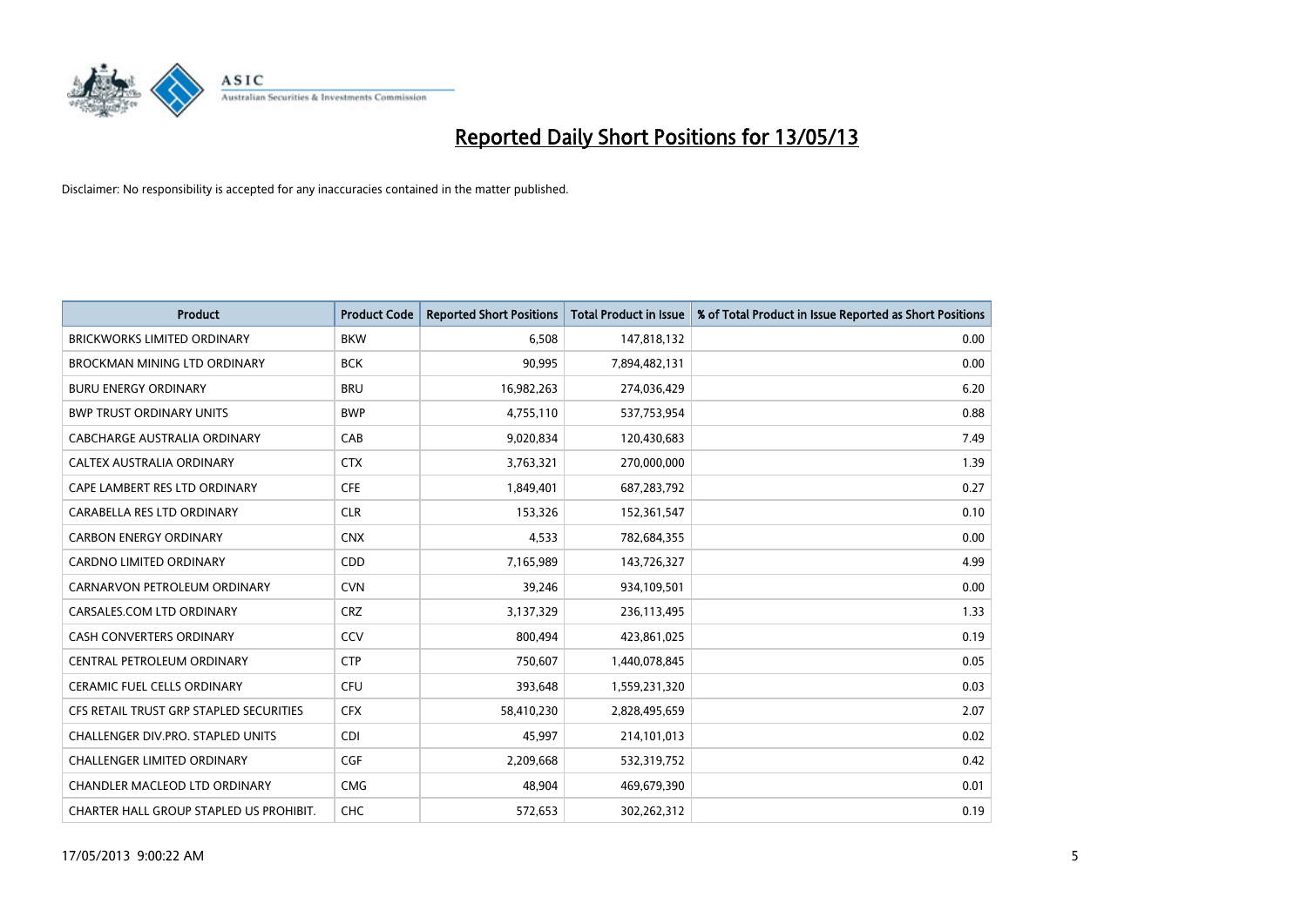

| <b>Product</b>                          | <b>Product Code</b> | <b>Reported Short Positions</b> | <b>Total Product in Issue</b> | % of Total Product in Issue Reported as Short Positions |
|-----------------------------------------|---------------------|---------------------------------|-------------------------------|---------------------------------------------------------|
| <b>CHARTER HALL RETAIL UNITS</b>        | <b>CQR</b>          | 3,468,241                       | 337,582,974                   | 1.03                                                    |
| <b>CHORUS LIMITED ORDINARY</b>          | <b>CNU</b>          | 274,158                         | 389,299,049                   | 0.07                                                    |
| CITIGOLD CORP LTD ORDINARY              | <b>CTO</b>          | 153,427                         | 1,352,907,765                 | 0.01                                                    |
| <b>CLOUGH LIMITED ORDINARY</b>          | <b>CLO</b>          | 847,236                         | 777,781,882                   | 0.11                                                    |
| COAL OF AFRICA LTD ORDINARY             | <b>CZA</b>          | 326                             | 1,048,368,613                 | 0.00                                                    |
| <b>COALSPUR MINES LTD ORDINARY</b>      | CPL                 | 16,413,878                      | 639,748,901                   | 2.57                                                    |
| COCA-COLA AMATIL ORDINARY               | <b>CCL</b>          | 4,177,967                       | 763,590,249                   | 0.55                                                    |
| COCHLEAR LIMITED ORDINARY               | <b>COH</b>          | 4,338,479                       | 57,040,932                    | 7.61                                                    |
| COCKATOO COAL ORDINARY                  | <b>COK</b>          | 14,308,808                      | 1,016,746,908                 | 1.41                                                    |
| <b>CODAN LIMITED ORDINARY</b>           | <b>CDA</b>          | 233,099                         | 176,926,104                   | 0.13                                                    |
| <b>COFFEY INTERNATIONAL ORDINARY</b>    | <b>COF</b>          | 119,217                         | 255,833,165                   | 0.05                                                    |
| <b>COLLINS FOODS LTD ORDINARY</b>       | <b>CKF</b>          | 471,593                         | 93,000,003                    | 0.51                                                    |
| COMMONWEALTH BANK, ORDINARY             | <b>CBA</b>          | 8,250,801                       | 1,609,180,841                 | 0.51                                                    |
| <b>COMMONWEALTH PROP ORDINARY UNITS</b> | <b>CPA</b>          | 16,581,680                      | 2,347,003,413                 | 0.71                                                    |
| <b>COMPASS RESOURCES ORDINARY</b>       | <b>CMR</b>          | 7,472                           | 1,403,744,100                 | 0.00                                                    |
| COMPUTERSHARE LTD ORDINARY              | <b>CPU</b>          | 12,978,554                      | 556,203,079                   | 2.33                                                    |
| <b>COOPER ENERGY LTD ORDINARY</b>       | <b>COE</b>          | 86,060                          | 329,099,922                   | 0.03                                                    |
| <b>CORP TRAVEL LIMITED ORDINARY</b>     | <b>CTD</b>          | 129,477                         | 78,081,184                    | 0.17                                                    |
| <b>CREDIT CORP GROUP ORDINARY</b>       | <b>CCP</b>          | 5,384                           | 45,932,899                    | 0.01                                                    |
| <b>CROMWELL PROP STAPLED SECURITIES</b> | <b>CMW</b>          | 4,199,779                       | 1,460,982,142                 | 0.29                                                    |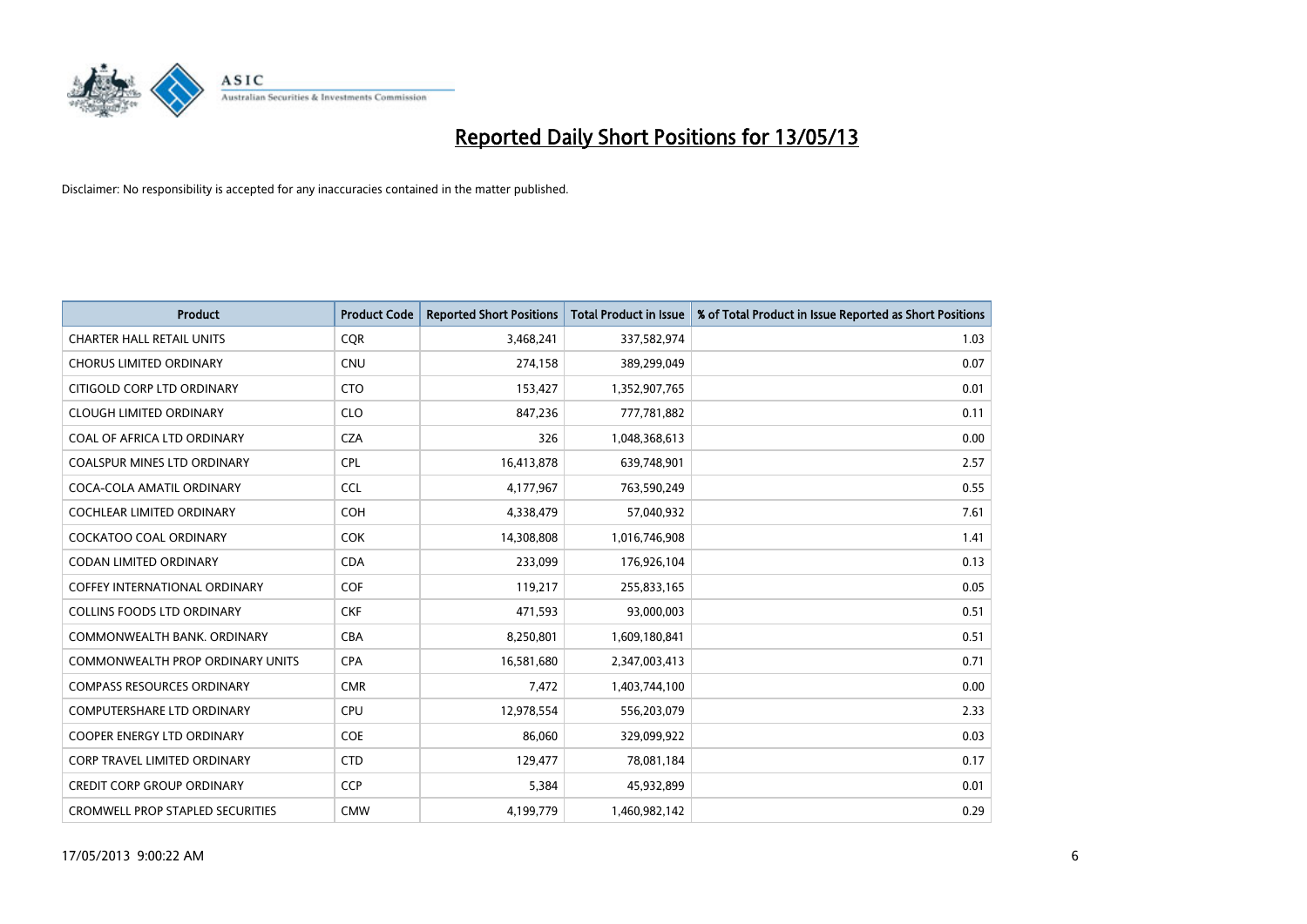

| <b>Product</b>                       | <b>Product Code</b> | <b>Reported Short Positions</b> | <b>Total Product in Issue</b> | % of Total Product in Issue Reported as Short Positions |
|--------------------------------------|---------------------|---------------------------------|-------------------------------|---------------------------------------------------------|
| <b>CROWN LIMITED ORDINARY</b>        | <b>CWN</b>          | 3,308,264                       | 728,394,185                   | 0.45                                                    |
| <b>CSG LIMITED ORDINARY</b>          | CSV                 | 93,657                          | 278,155,477                   | 0.03                                                    |
| <b>CSL LIMITED ORDINARY</b>          | <b>CSL</b>          | 1,127,939                       | 493,718,865                   | 0.23                                                    |
| <b>CSR LIMITED ORDINARY</b>          | <b>CSR</b>          | 51,838,507                      | 506,000,315                   | 10.24                                                   |
| <b>CUDECO LIMITED ORDINARY</b>       | CDU                 | 4,047,608                       | 199,877,294                   | 2.03                                                    |
| DART ENERGY LTD ORDINARY             | <b>DTE</b>          | 13,631,554                      | 878,988,226                   | 1.55                                                    |
| DATA#3 LIMITED ORDINARY              | <b>DTL</b>          | 30,082                          | 153,974,950                   | 0.02                                                    |
| DAVID JONES LIMITED ORDINARY         | <b>DIS</b>          | 59,559,119                      | 535,002,401                   | 11.13                                                   |
| <b>DECMIL GROUP LIMITED ORDINARY</b> | <b>DCG</b>          | 3,090,750                       | 168,203,219                   | 1.84                                                    |
| DEXUS PROPERTY GROUP STAPLED UNITS   | <b>DXS</b>          | 27,485,879                      | 4,839,024,176                 | 0.57                                                    |
| DISCOVERY METALS LTD ORDINARY        | <b>DML</b>          | 8,107,673                       | 486,986,451                   | 1.66                                                    |
| DOMINO PIZZA ENTERPR ORDINARY        | <b>DMP</b>          | 326,096                         | 70,192,674                    | 0.46                                                    |
| DORAY MINERALS LTD ORDINARY          | <b>DRM</b>          | 57,921                          | 141,866,768                   | 0.04                                                    |
| DOWNER EDI LIMITED ORDINARY          | <b>DOW</b>          | 3,343,317                       | 433,409,429                   | 0.77                                                    |
| DRILLSEARCH ENERGY ORDINARY          | <b>DLS</b>          | 17,343,482                      | 427,353,371                   | 4.06                                                    |
| DUET GROUP STAPLED US PROHIBIT.      | <b>DUE</b>          | 33,875,431                      | 1,169,314,842                 | 2.90                                                    |
| DULUXGROUP LIMITED ORDINARY          | <b>DLX</b>          | 11,480,895                      | 374,507,181                   | 3.07                                                    |
| <b>DWS LTD ORDINARY</b>              | <b>DWS</b>          | 392,045                         | 132,362,763                   | 0.30                                                    |
| ECHO ENTERTAINMENT ORDINARY          | <b>EGP</b>          | 4,834,882                       | 825,672,730                   | 0.59                                                    |
| ELDERS LIMITED ORDINARY              | <b>ELD</b>          | 16,760,350                      | 448,598,480                   | 3.74                                                    |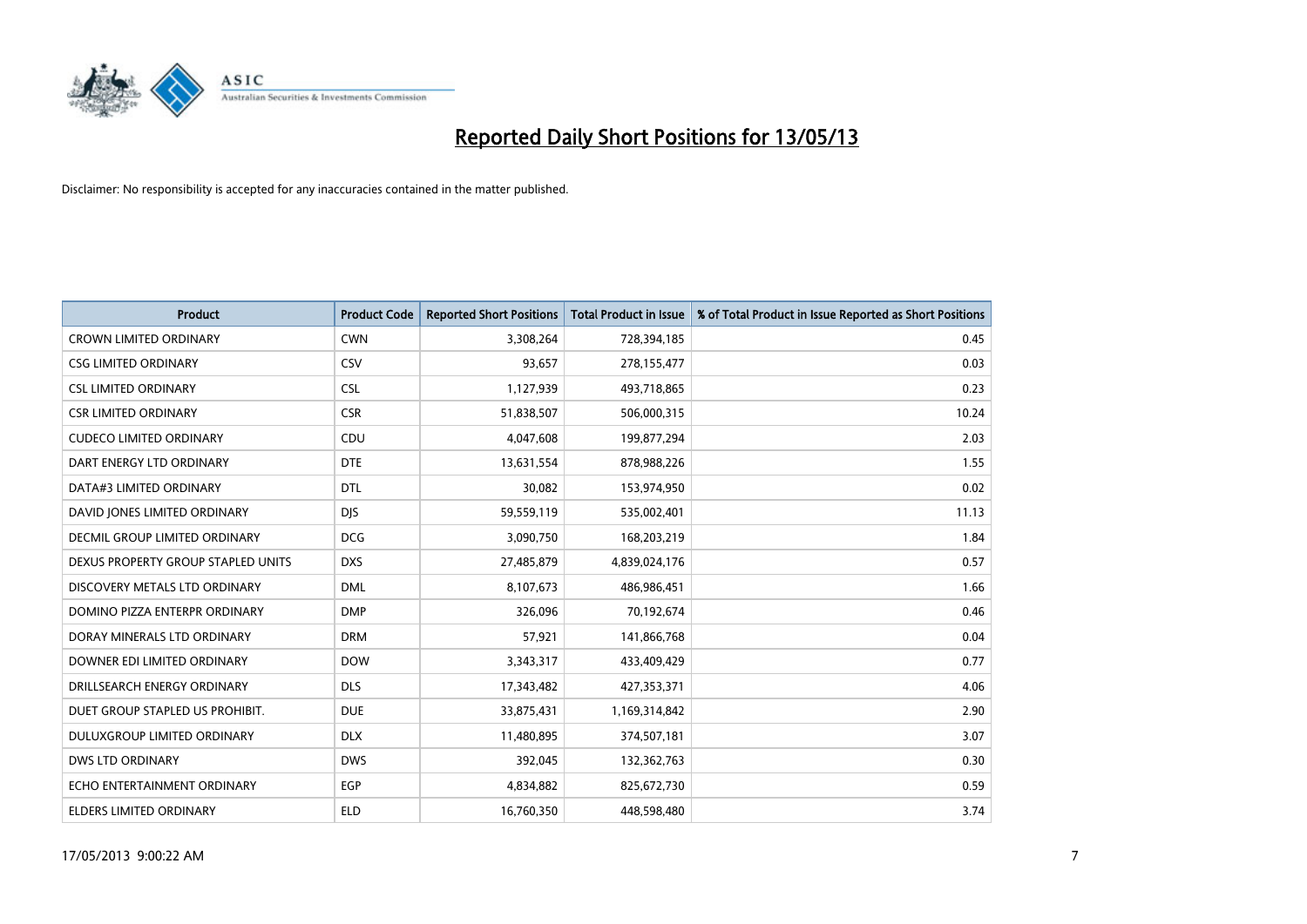

| <b>Product</b>                         | <b>Product Code</b> | <b>Reported Short Positions</b> | <b>Total Product in Issue</b> | % of Total Product in Issue Reported as Short Positions |
|----------------------------------------|---------------------|---------------------------------|-------------------------------|---------------------------------------------------------|
| ELEMENTAL MINERALS ORDINARY            | <b>ELM</b>          | 33,456                          | 288,587,228                   | 0.01                                                    |
| ELEMENTOS LIMITED ORDINARY             | <b>ELT</b>          | 16                              | 154,349,209                   | 0.00                                                    |
| <b>EMECO HOLDINGS ORDINARY</b>         | <b>EHL</b>          | 12,473,758                      | 599,675,707                   | 2.08                                                    |
| <b>ENDEAVOUR MIN CORP CDI 1:1</b>      | <b>EVR</b>          | 224,465                         | 125,053,398                   | 0.18                                                    |
| <b>ENERGY RESOURCES ORDINARY 'A'</b>   | <b>ERA</b>          | 10,614,281                      | 517,725,062                   | 2.05                                                    |
| <b>ENERGY WORLD CORPOR, ORDINARY</b>   | <b>EWC</b>          | 20,073,736                      | 1,734,166,672                 | 1.16                                                    |
| ENVESTRA LIMITED ORDINARY              | <b>ENV</b>          | 2,900,197                       | 1,764,283,571                 | 0.16                                                    |
| EQUATORIAL RES LTD ORDINARY            | EQX                 | 3,354                           | 119,835,353                   | 0.00                                                    |
| ERM POWER LIMITED ORDINARY             | EPW                 | 940                             | 176,691,485                   | 0.00                                                    |
| EVOLUTION MINING LTD ORDINARY          | <b>EVN</b>          | 22,404,691                      | 708,092,989                   | 3.16                                                    |
| FAIRFAX MEDIA LTD ORDINARY             | <b>FXI</b>          | 398,426,518                     | 2,351,955,725                 | 16.94                                                   |
| <b>FANTASTIC HOLDINGS ORDINARY</b>     | <b>FAN</b>          | 18,026                          | 102,739,538                   | 0.02                                                    |
| FAR LTD ORDINARY                       | <b>FAR</b>          | 22,121,932                      | 2,499,846,742                 | 0.88                                                    |
| FEDERATION CNTRES ORD/UNIT STAPLED SEC | <b>FDC</b>          | 5,188,702                       | 1,427,641,565                 | 0.36                                                    |
| FKP PROPERTY GROUP STAPLED SECURITIES  | <b>FKP</b>          | 7,412,823                       | 321,578,705                   | 2.31                                                    |
| FLEETWOOD CORP ORDINARY                | <b>FWD</b>          | 3,553,340                       | 60,518,944                    | 5.87                                                    |
| FLETCHER BUILDING ORDINARY             | <b>FBU</b>          | 3,910,200                       | 686,096,427                   | 0.57                                                    |
| FLEXIGROUP LIMITED ORDINARY            | <b>FXL</b>          | 132,212                         | 287,869,669                   | 0.05                                                    |
| FLIGHT CENTRE ORDINARY                 | <b>FLT</b>          | 11,479,896                      | 100,418,807                   | 11.43                                                   |
| FLINDERS MINES LTD ORDINARY            | <b>FMS</b>          | 2,813,927                       | 1,821,300,404                 | 0.15                                                    |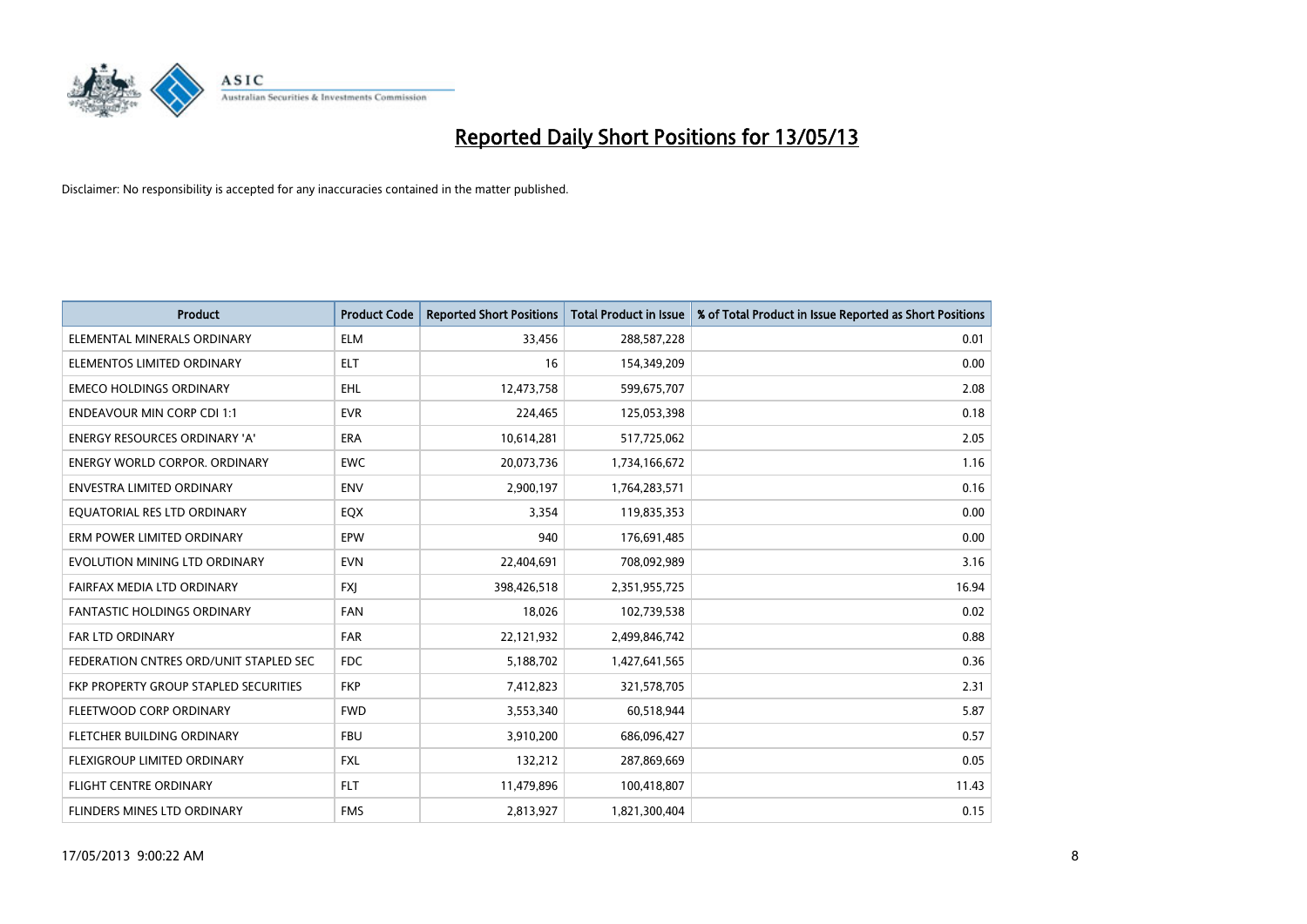

| <b>Product</b>                            | <b>Product Code</b> | <b>Reported Short Positions</b> | <b>Total Product in Issue</b> | % of Total Product in Issue Reported as Short Positions |
|-------------------------------------------|---------------------|---------------------------------|-------------------------------|---------------------------------------------------------|
| <b>FOCUS MINERALS LTD ORDINARY</b>        | <b>FML</b>          | 33,820,455                      | 9,123,466,329                 | 0.37                                                    |
| FONTERRA SHARE FUND ORDINARY UNITS        | FSF                 | 30,694                          | 98,684,633                    | 0.03                                                    |
| <b>FORGE GROUP LIMITED ORDINARY</b>       | FGE                 | 847,186                         | 86,169,014                    | 0.98                                                    |
| FORTESCUE METALS GRP ORDINARY             | <b>FMG</b>          | 167,848,752                     | 3,113,798,659                 | 5.39                                                    |
| <b>G.U.D. HOLDINGS ORDINARY</b>           | GUD                 | 5,130,278                       | 71,341,319                    | 7.19                                                    |
| <b>G8 EDUCATION LIMITED ORDINARY</b>      | <b>GEM</b>          | 310,209                         | 272,151,612                   | 0.11                                                    |
| <b>GALAXY RESOURCES ORDINARY</b>          | <b>GXY</b>          | 3,851,130                       | 584,355,501                   | 0.66                                                    |
| <b>GEODYNAMICS LIMITED ORDINARY</b>       | GDY                 | 850                             | 406,452,608                   | 0.00                                                    |
| <b>GINDALBIE METALS LTD ORDINARY</b>      | <b>GBG</b>          | 38,083,348                      | 1,492,154,301                 | 2.55                                                    |
| <b>GOODMAN FIELDER, ORDINARY</b>          | <b>GFF</b>          | 40,126,418                      | 1,955,559,207                 | 2.05                                                    |
| <b>GOODMAN GROUP STAPLED</b>              | <b>GMG</b>          | 8,653,882                       | 1,713,233,947                 | 0.51                                                    |
| <b>GPT GROUP STAPLED SEC.</b>             | <b>GPT</b>          | 10,407,659                      | 1,768,731,729                 | 0.59                                                    |
| <b>GRAINCORP LIMITED A CLASS ORDINARY</b> | <b>GNC</b>          | 2,184,401                       | 228,855,628                   | 0.95                                                    |
| <b>GRANGE RESOURCES, ORDINARY</b>         | <b>GRR</b>          | 5,237,195                       | 1,156,492,195                 | 0.45                                                    |
| <b>GREENLAND MIN EN LTD ORDINARY</b>      | GGG                 | 5,843,409                       | 571,975,263                   | 1.02                                                    |
| <b>GRYPHON MINERALS LTD ORDINARY</b>      | GRY                 | 13,956,057                      | 400,464,983                   | 3.48                                                    |
| <b>GUILDFORD COAL LTD ORDINARY</b>        | <b>GUF</b>          | 1,944,951                       | 635,046,899                   | 0.31                                                    |
| <b>GUNNS LIMITED ORDINARY</b>             | <b>GNS</b>          | 51,772,667                      | 848,401,559                   | 6.10                                                    |
| <b>GWA GROUP LTD ORDINARY</b>             | <b>GWA</b>          | 11,215,764                      | 306,533,770                   | 3.66                                                    |
| HARVEY NORMAN ORDINARY                    | <b>HVN</b>          | 84,621,857                      | 1,062,316,784                 | 7.97                                                    |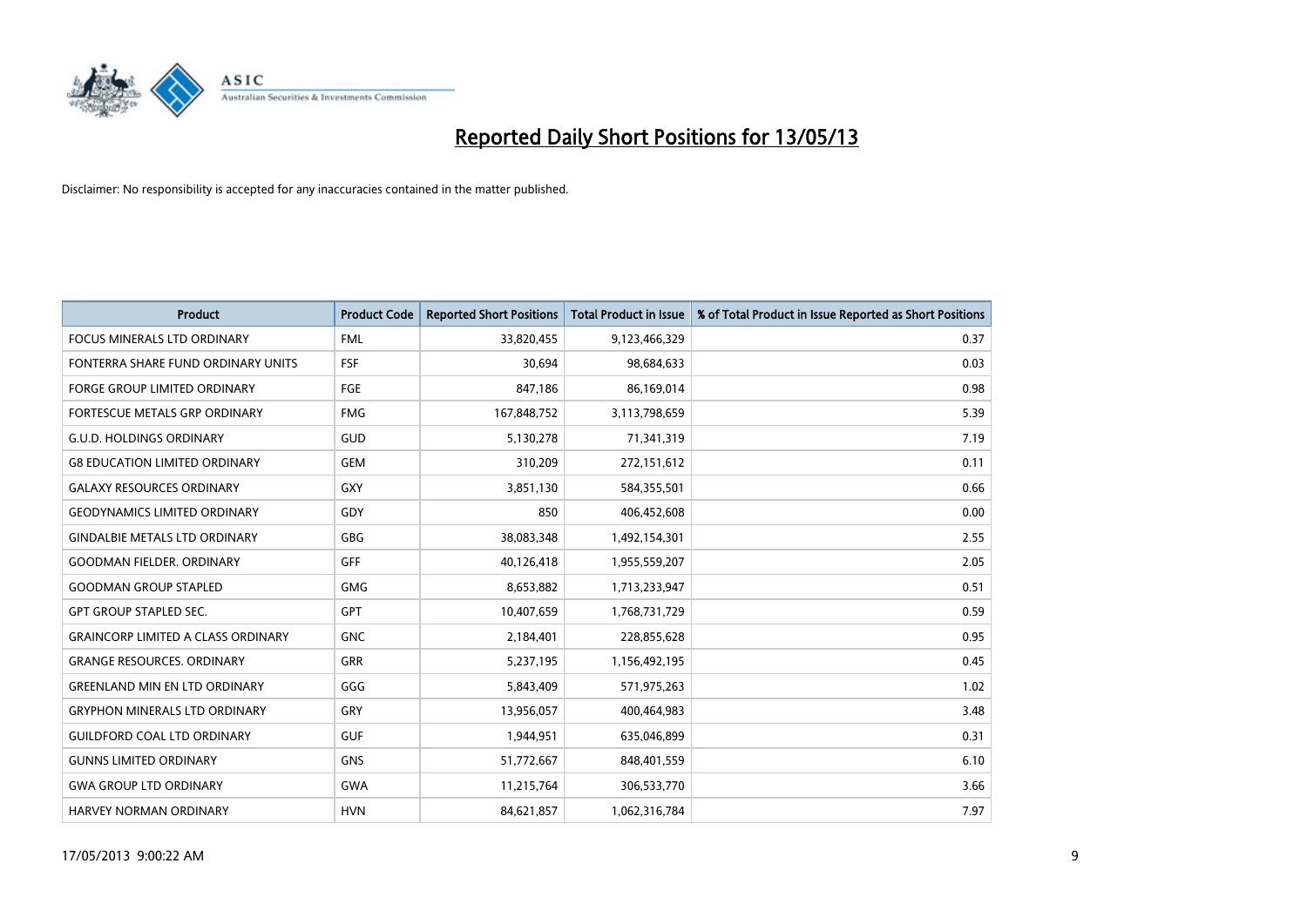

| <b>Product</b>                         | <b>Product Code</b> | <b>Reported Short Positions</b> | <b>Total Product in Issue</b> | % of Total Product in Issue Reported as Short Positions |
|----------------------------------------|---------------------|---------------------------------|-------------------------------|---------------------------------------------------------|
| HASTIE GROUP LIMITED ORDINARY          | <b>HST</b>          | 210,891                         | 137,353,504                   | 0.15                                                    |
| <b>HENDERSON GROUP CDI 1:1</b>         | <b>HGG</b>          | 2,807,354                       | 749,697,955                   | 0.37                                                    |
| HFA HOLDINGS LIMITED ORDINARY          | <b>HFA</b>          | 3,809                           | 117,332,831                   | 0.00                                                    |
| HILLGROVE RES LTD ORDINARY             | <b>HGO</b>          | 1,734,834                       | 1,022,760,221                 | 0.17                                                    |
| HILLS HOLDINGS LTD ORDINARY            | <b>HIL</b>          | 712,849                         | 246,500,444                   | 0.29                                                    |
| HORIZON OIL LIMITED ORDINARY           | <b>HZN</b>          | 62,676,387                      | 1,135,266,515                 | 5.52                                                    |
| <b>IINET LIMITED ORDINARY</b>          | <b>IIN</b>          | 1,278,005                       | 161,238,847                   | 0.79                                                    |
| ILUKA RESOURCES ORDINARY               | ILU                 | 59,255,034                      | 418,700,517                   | 14.15                                                   |
| <b>IMDEX LIMITED ORDINARY</b>          | <b>IMD</b>          | 5,282,698                       | 210,473,188                   | 2.51                                                    |
| IMF (AUSTRALIA) LTD ORDINARY           | <b>IMF</b>          | 1,081,382                       | 123,201,716                   | 0.88                                                    |
| <b>INCITEC PIVOT ORDINARY</b>          | <b>IPL</b>          | 28,412,157                      | 1,628,730,107                 | 1.74                                                    |
| <b>INDEPENDENCE GROUP ORDINARY</b>     | <b>IGO</b>          | 5,170,023                       | 232,882,535                   | 2.22                                                    |
| INDOPHIL RESOURCES ORDINARY            | <b>IRN</b>          | 700,658                         | 1,203,146,194                 | 0.06                                                    |
| INFIGEN ENERGY STAPLED SECURITIES      | <b>IFN</b>          | 3,284,749                       | 762,265,972                   | 0.43                                                    |
| <b>INSURANCE AUSTRALIA ORDINARY</b>    | IAG                 | 2,317,468                       | 2,079,034,021                 | 0.11                                                    |
| INTEGRATED RESEARCH ORDINARY           | IRI                 | 35,084                          | 168,359,453                   | 0.02                                                    |
| <b>INTREPID MINES ORDINARY</b>         | <b>IAU</b>          | 18,723,080                      | 555,792,572                   | 3.37                                                    |
| INVESTA OFFICE FUND STAPLED SECURITIES | <b>IOF</b>          | 1,384,900                       | 614,047,458                   | 0.23                                                    |
| <b>INVOCARE LIMITED ORDINARY</b>       | IVC                 | 1,107,954                       | 110,030,298                   | 1.01                                                    |
| <b>ION LIMITED ORDINARY</b>            | <b>ION</b>          | 164,453                         | 256,365,105                   | 0.06                                                    |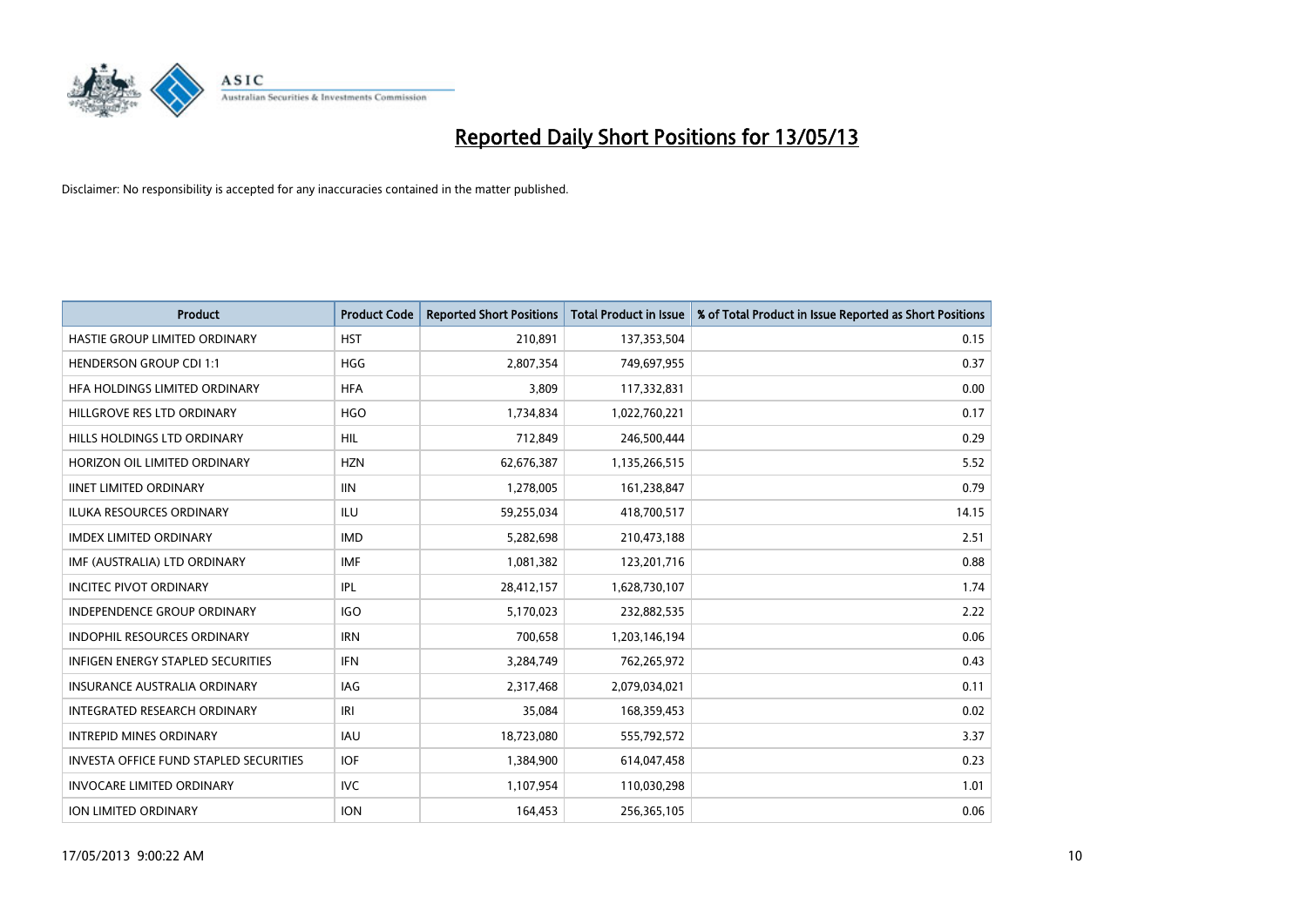

| <b>Product</b>                           | <b>Product Code</b> | <b>Reported Short Positions</b> | <b>Total Product in Issue</b> | % of Total Product in Issue Reported as Short Positions |
|------------------------------------------|---------------------|---------------------------------|-------------------------------|---------------------------------------------------------|
| <b>IOOF HOLDINGS LTD ORDINARY</b>        | IFL.                | 2,365,367                       | 232,118,034                   | 1.02                                                    |
| <b>IRESS LIMITED ORDINARY</b>            | <b>IRE</b>          | 2,461,320                       | 128,620,231                   | 1.91                                                    |
| <b>IRON ORE HOLDINGS ORDINARY</b>        | <b>IOH</b>          | 16.649                          | 161,174,005                   | 0.01                                                    |
| ISHARES GLOBAL 100 CDI 1:1               | <b>IOO</b>          | 4,899                           | 10,600,000                    | 0.05                                                    |
| <b>IVANHOE AUSTRALIA ORDINARY</b>        | <b>IVA</b>          | 2,221,871                       | 725,494,382                   | 0.31                                                    |
| JAMES HARDIE INDUST CHESS DEPOSITARY INT | <b>IHX</b>          | 6,216,432                       | 441,654,684                   | 1.41                                                    |
| <b>IB HI-FI LIMITED ORDINARY</b>         | <b>IBH</b>          | 17,512,701                      | 98,947,309                    | 17.70                                                   |
| <b>JUMBO INTERACTIVE ORDINARY</b>        | <b>JIN</b>          | 30,197                          | 43,552,560                    | 0.07                                                    |
| <b>JUPITER MINES ORDINARY</b>            | <b>IMS</b>          | 570,030                         | 2,281,835,383                 | 0.02                                                    |
| <b>KAGARA LTD ORDINARY</b>               | <b>KZL</b>          | 3,391,221                       | 798,953,117                   | 0.42                                                    |
| KAROON GAS AUSTRALIA ORDINARY            | <b>KAR</b>          | 2,362,683                       | 221,420,769                   | 1.07                                                    |
| KATHMANDU HOLD LTD ORDINARY              | <b>KMD</b>          | 30,469                          | 200,215,894                   | 0.02                                                    |
| <b>KBL MINING LIMITED ORDINARY</b>       | <b>KBL</b>          | 1,820                           | 293,535,629                   | 0.00                                                    |
| KIDMAN RESOURCES LTD ORDINARY            | <b>KDR</b>          | 350,874                         | 85,525,328                    | 0.41                                                    |
| KINGSGATE CONSOLID. ORDINARY             | <b>KCN</b>          | 9,242,945                       | 152,191,905                   | 6.07                                                    |
| KINGSROSE MINING LTD ORDINARY            | <b>KRM</b>          | 734,394                         | 291,959,871                   | 0.25                                                    |
| LEIGHTON HOLDINGS ORDINARY               | LEI                 | 7,832,633                       | 337,230,813                   | 2.32                                                    |
| LEND LEASE GROUP UNIT/ORD STAPLED        | LLC                 | 6,447,963                       | 575,508,314                   | 1.12                                                    |
| LINC ENERGY LTD ORDINARY                 | <b>LNC</b>          | 15,144,695                      | 520,765,276                   | 2.91                                                    |
| LION SELECTION GRP ORDINARY              | <b>LSX</b>          | 36                              | 88.033.228                    | 0.00                                                    |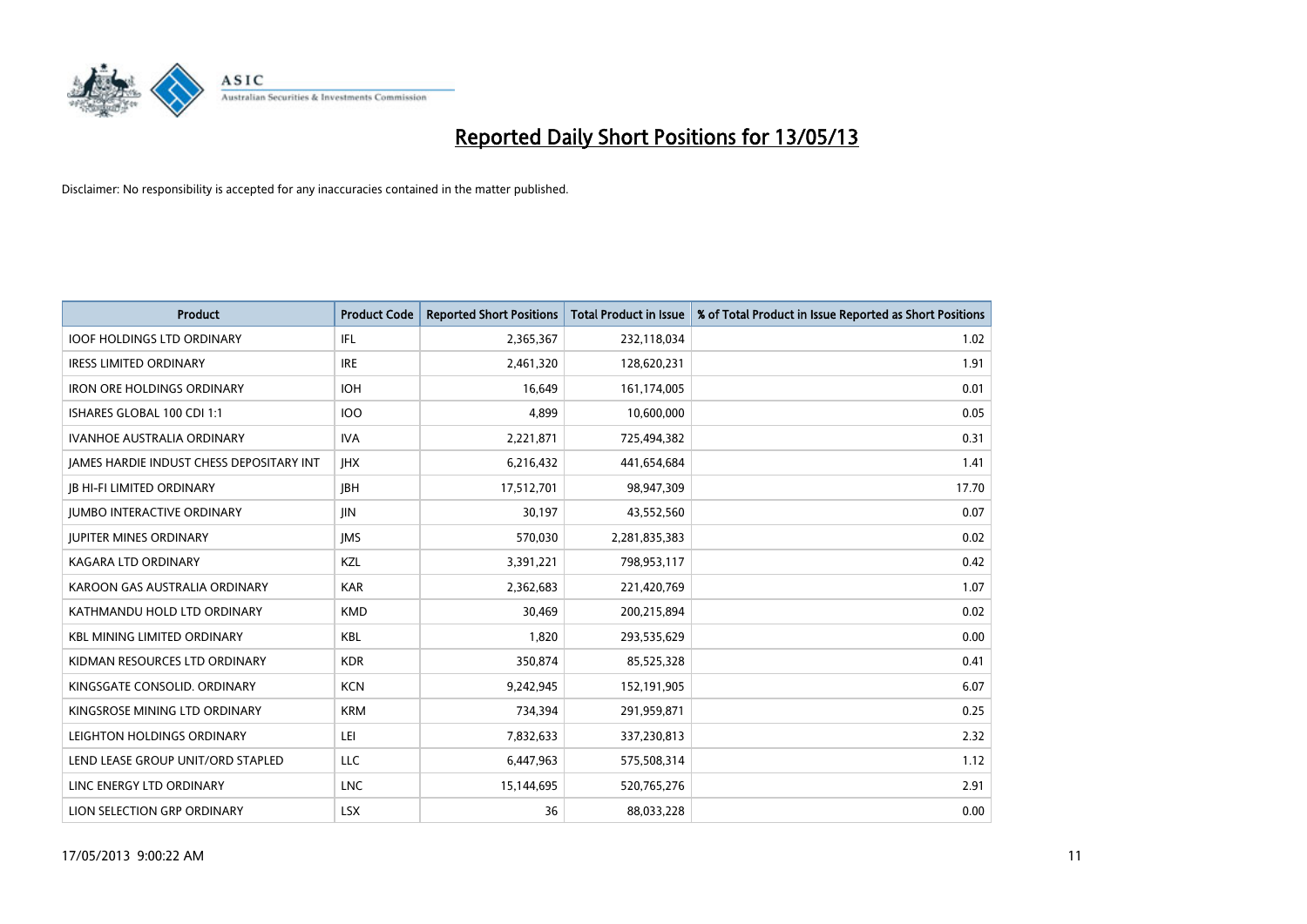

| <b>Product</b>                        | <b>Product Code</b> | <b>Reported Short Positions</b> | <b>Total Product in Issue</b> | % of Total Product in Issue Reported as Short Positions |
|---------------------------------------|---------------------|---------------------------------|-------------------------------|---------------------------------------------------------|
| LYCOPODIUM LIMITED ORDINARY           | LYL                 | 4,225                           | 38,955,103                    | 0.01                                                    |
| LYNAS CORPORATION ORDINARY            | <b>LYC</b>          | 196,464,032                     | 1,960,801,292                 | 10.02                                                   |
| M2 TELECOMMUNICATION ORDINARY         | <b>MTU</b>          | 5,976,269                       | 177,999,145                   | 3.36                                                    |
| <b>MACMAHON HOLDINGS ORDINARY</b>     | <b>MAH</b>          | 9,448,785                       | 1,261,699,966                 | 0.75                                                    |
| MACQ ATLAS ROADS GRP ORDINARY STAPLED | <b>MOA</b>          | 23,877,230                      | 478,531,436                   | 4.99                                                    |
| MACQUARIE GROUP LTD ORDINARY          | <b>MOG</b>          | 2,217,412                       | 339,506,578                   | 0.65                                                    |
| MAGELLAN FIN GRP LTD ORDINARY         | <b>MFG</b>          | 403,968                         | 152,782,876                   | 0.26                                                    |
| MATRIX C & E LTD ORDINARY             | <b>MCE</b>          | 3,539,257                       | 94,555,428                    | 3.74                                                    |
| MAVERICK DRILLING ORDINARY            | <b>MAD</b>          | 12,178,931                      | 452,726,751                   | 2.69                                                    |
| MCMILLAN SHAKESPEARE ORDINARY         | <b>MMS</b>          | 715,161                         | 74,523,965                    | 0.96                                                    |
| MCPHERSON'S LTD ORDINARY              | <b>MCP</b>          | 264,892                         | 89,294,198                    | 0.30                                                    |
| MEDUSA MINING LTD ORDINARY            | <b>MML</b>          | 2,482,687                       | 188,903,911                   | 1.31                                                    |
| MEO AUSTRALIA LTD ORDINARY            | <b>MEO</b>          | 282,715                         | 627,264,587                   | 0.05                                                    |
| <b>MERMAID MARINE ORDINARY</b>        | <b>MRM</b>          | 695,689                         | 228,166,230                   | 0.30                                                    |
| MESOBLAST LIMITED ORDINARY            | <b>MSB</b>          | 17,556,572                      | 315,423,901                   | 5.57                                                    |
| METALS X LIMITED ORDINARY             | <b>MLX</b>          | 903,960                         | 1,651,766,110                 | 0.05                                                    |
| METCASH LIMITED ORDINARY              | <b>MTS</b>          | 73,084,291                      | 880,704,786                   | 8.30                                                    |
| MICLYN EXP OFFSHR ORDINARY            | <b>MIO</b>          | 507,763                         | 281,536,912                   | 0.18                                                    |
| <b>MIGHTY RIVER POWER ORDINARY</b>    | <b>MYT</b>          | 3,983,799                       | 1,400,000,094                 | 0.28                                                    |
| MILTON CORPORATION ORDINARY           | <b>MLT</b>          | 12,800                          | 122,147,119                   | 0.01                                                    |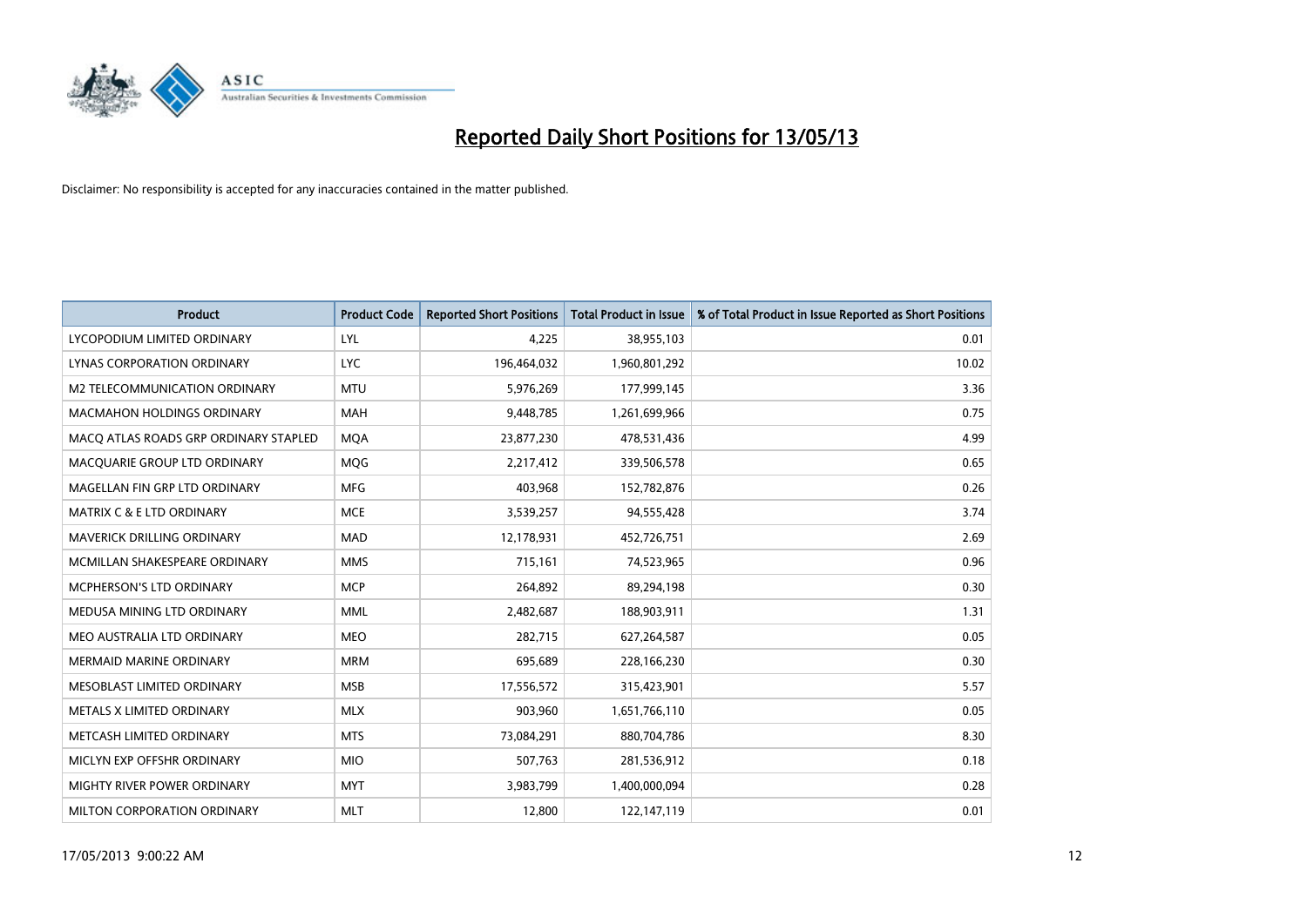

| <b>Product</b>                     | <b>Product Code</b> | <b>Reported Short Positions</b> | <b>Total Product in Issue</b> | % of Total Product in Issue Reported as Short Positions |
|------------------------------------|---------------------|---------------------------------|-------------------------------|---------------------------------------------------------|
| MINCOR RESOURCES NL ORDINARY       | <b>MCR</b>          | 2,751,613                       | 188,208,274                   | 1.46                                                    |
| MINERAL DEPOSITS ORDINARY          | <b>MDL</b>          | 2,570,218                       | 83,538,786                    | 3.08                                                    |
| MINERAL RESOURCES, ORDINARY        | <b>MIN</b>          | 3,787,590                       | 185,957,992                   | 2.04                                                    |
| MIRABELA NICKEL LTD ORDINARY       | <b>MBN</b>          | 23,322,863                      | 876,765,094                   | 2.66                                                    |
| MIRVAC GROUP STAPLED SECURITIES    | <b>MGR</b>          | 15,510,739                      | 3,426,028,367                 | 0.45                                                    |
| MOLOPO ENERGY LTD ORDINARY         | <b>MPO</b>          | 1,247,952                       | 246,371,894                   | 0.51                                                    |
| <b>MONADELPHOUS GROUP ORDINARY</b> | <b>MND</b>          | 10,948,787                      | 90,940,258                    | 12.04                                                   |
| MORTGAGE CHOICE LTD ORDINARY       | <b>MOC</b>          | 1,495,249                       | 123,431,282                   | 1.21                                                    |
| <b>MOUNT GIBSON IRON ORDINARY</b>  | <b>MGX</b>          | 16,921,030                      | 1,090,584,232                 | 1.55                                                    |
| MULTIPLEX SITES SITES              | <b>MXUPA</b>        | 993                             | 4,500,000                     | 0.02                                                    |
| MURCHISON METALS LTD ORDINARY      | <b>MMX</b>          | 3,705,514                       | 450,497,346                   | 0.82                                                    |
| <b>MYER HOLDINGS LTD ORDINARY</b>  | <b>MYR</b>          | 84,645,721                      | 583,594,551                   | 14.50                                                   |
| MYSTATE LIMITED ORDINARY           | <b>MYS</b>          | 11,191                          | 87,117,374                    | 0.01                                                    |
| NATIONAL AUST, BANK ORDINARY       | <b>NAB</b>          | 13,104,703                      | 2,342,421,436                 | 0.56                                                    |
| NAVITAS LIMITED ORDINARY           | <b>NVT</b>          | 14,905,358                      | 375,367,918                   | 3.97                                                    |
| NEON ENERGY LIMITED ORDINARY       | <b>NEN</b>          | 116,000                         | 549,937,848                   | 0.02                                                    |
| NEW HOPE CORPORATION ORDINARY      | <b>NHC</b>          | 2,490,819                       | 830,563,352                   | 0.30                                                    |
| NEW STANDARD ENERGY ORDINARY       | <b>NSE</b>          | 428,738                         | 305,331,847                   | 0.14                                                    |
| NEWCREST MINING ORDINARY           | <b>NCM</b>          | 6,772,889                       | 766,510,971                   | 0.88                                                    |
| NEWS CORP A NON-VOTING CDI         | <b>NWSLV</b>        | 2,473,637                       | 1,517,067,103                 | 0.16                                                    |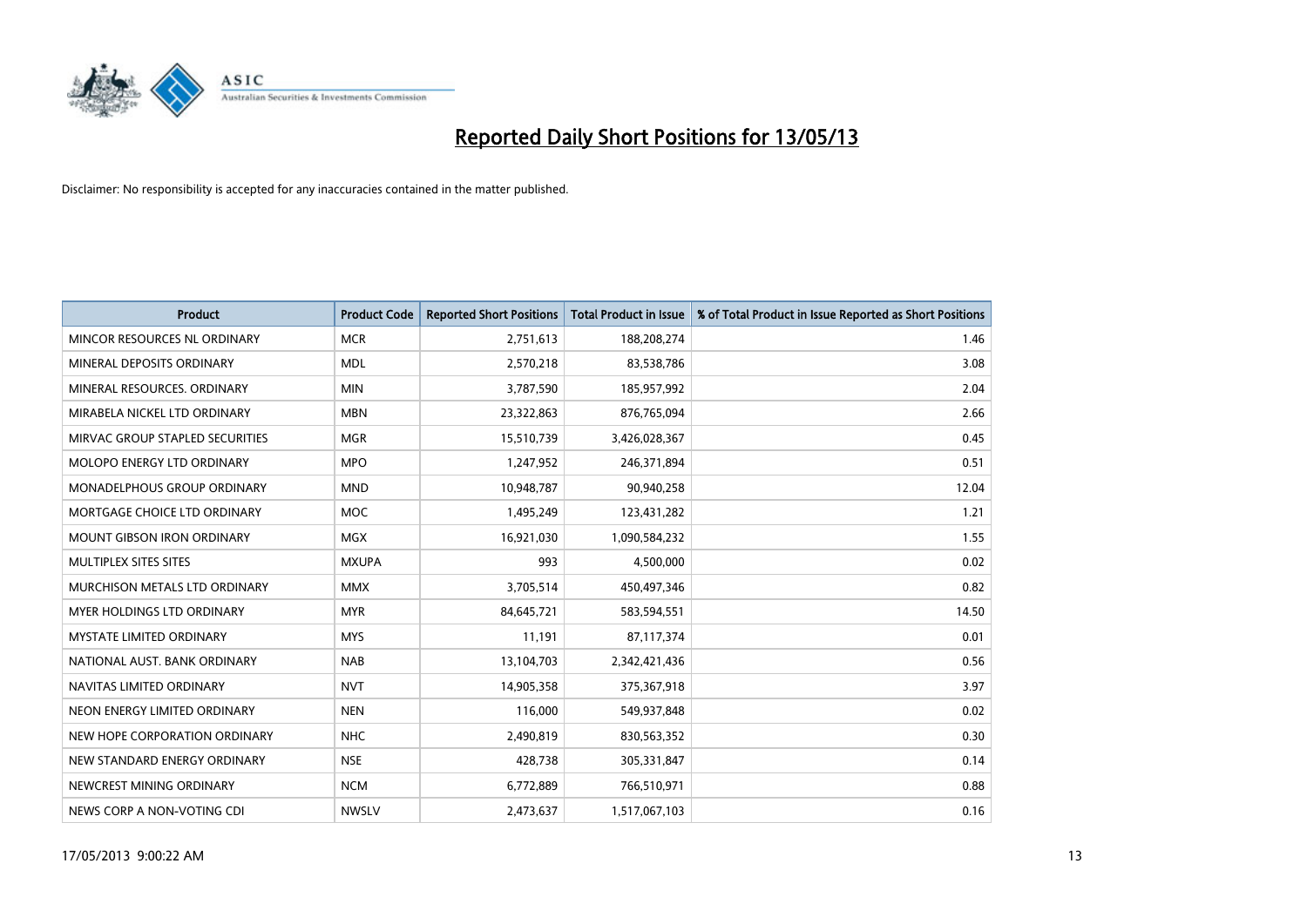

| <b>Product</b>                        | <b>Product Code</b> | <b>Reported Short Positions</b> | <b>Total Product in Issue</b> | % of Total Product in Issue Reported as Short Positions |
|---------------------------------------|---------------------|---------------------------------|-------------------------------|---------------------------------------------------------|
| NEWS CORP B VOTING CDI                | <b>NWS</b>          | 1,220,405                       | 798,520,953                   | 0.15                                                    |
| NEXTDC LIMITED ORDINARY               | <b>NXT</b>          | 5,293,988                       | 173,102,288                   | 3.06                                                    |
| NEXUS ENERGY LIMITED ORDINARY         | <b>NXS</b>          | 14,278,803                      | 1,329,821,159                 | 1.07                                                    |
| NIDO PETROLEUM ORDINARY               | <b>NDO</b>          | 42,400                          | 2,044,984,301                 | 0.00                                                    |
| NOBLE MINERAL RES ORDINARY            | <b>NMG</b>          | 2,528,936                       | 666,397,952                   | 0.38                                                    |
| NORFOLK GROUP ORDINARY                | <b>NFK</b>          | 400.050                         | 158,890,730                   | 0.25                                                    |
| NORTHERN IRON LTD ORDINARY            | <b>NFE</b>          | 1,864,264                       | 484,405,314                   | 0.38                                                    |
| NORTHERN STAR ORDINARY                | <b>NST</b>          | 5,577,949                       | 424,277,027                   | 1.31                                                    |
| NRW HOLDINGS LIMITED ORDINARY         | <b>NWH</b>          | 20,548,747                      | 278,888,011                   | 7.37                                                    |
| NUCOAL RESOURCES LTD ORDINARY         | <b>NCR</b>          | 150,000                         | 768,612,354                   | 0.02                                                    |
| NUFARM LIMITED ORDINARY               | <b>NUF</b>          | 13,072,359                      | 262,796,891                   | 4.97                                                    |
| OCEANAGOLD CORP. CHESS DEPOSITARY INT | <b>OGC</b>          | 988,088                         | 293,517,918                   | 0.34                                                    |
| OIL SEARCH LTD ORDINARY               | OSH                 | 23,975,645                      | 1,338,243,530                 | 1.79                                                    |
| OM HOLDINGS LIMITED ORDINARY          | OMH                 | 3,286,931                       | 673,423,337                   | 0.49                                                    |
| ORICA LIMITED ORDINARY                | ORI                 | 4,938,556                       | 366,868,401                   | 1.35                                                    |
| ORIGIN ENERGY ORDINARY                | <b>ORG</b>          | 14,914,548                      | 1,097,938,465                 | 1.36                                                    |
| OROCOBRE LIMITED ORDINARY             | <b>ORE</b>          | 608,150                         | 117,745,140                   | 0.52                                                    |
| OROTONGROUP LIMITED ORDINARY          | <b>ORL</b>          | 154,641                         | 40,880,902                    | 0.38                                                    |
| ORPHEUS ENERGY LTD ORDINARY           | <b>OEG</b>          | 67,200                          | 130,475,919                   | 0.05                                                    |
| OZ MINERALS ORDINARY                  | OZL                 | 19,476,866                      | 303,470,022                   | 6.42                                                    |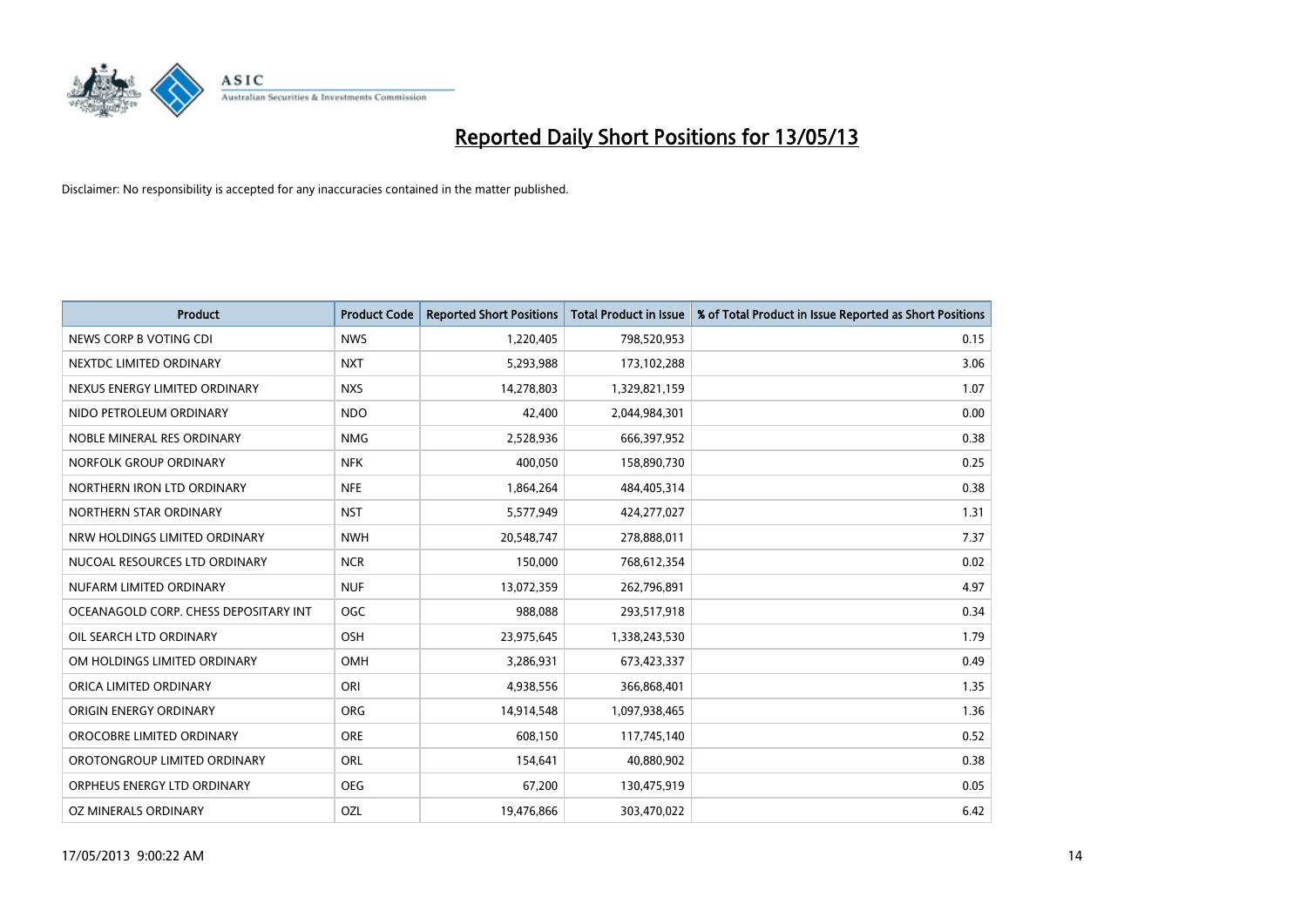

| <b>Product</b>               | <b>Product Code</b> | <b>Reported Short Positions</b> | <b>Total Product in Issue</b> | % of Total Product in Issue Reported as Short Positions |
|------------------------------|---------------------|---------------------------------|-------------------------------|---------------------------------------------------------|
| PACIFIC BRANDS ORDINARY      | <b>PBG</b>          | 7,720,275                       | 912,915,695                   | 0.85                                                    |
| PALADIN ENERGY LTD ORDINARY  | <b>PDN</b>          | 106,970,055                     | 837,187,808                   | 12.78                                                   |
| PANAUST LIMITED ORDINARY     | <b>PNA</b>          | 8,747,674                       | 615,911,205                   | 1.42                                                    |
| PANORAMIC RESOURCES ORDINARY | PAN                 | 2,193,691                       | 256,899,729                   | 0.85                                                    |
| PAPERLINX LIMITED ORDINARY   | <b>PPX</b>          | 47,901                          | 609,280,761                   | 0.01                                                    |
| PAPILLON RES LTD ORDINARY    | <b>PIR</b>          | 1,265,926                       | 336,978,210                   | 0.38                                                    |
| PATTIES FOODS LTD ORDINARY   | PFL                 | 5,033                           | 139,065,639                   | 0.00                                                    |
| PEET LIMITED ORDINARY        | <b>PPC</b>          | 4,286,430                       | 364,592,768                   | 1.18                                                    |
| PERILYA LIMITED ORDINARY     | PEM                 | 900,733                         | 769,316,426                   | 0.12                                                    |
| PERPETUAL LIMITED ORDINARY   | <b>PPT</b>          | 2,154,778                       | 41,980,678                    | 5.13                                                    |
| PERSEUS MINING LTD ORDINARY  | PRU                 | 19,236,790                      | 457,962,088                   | 4.20                                                    |
| PHARMAXIS LTD ORDINARY       | <b>PXS</b>          | 9,593,417                       | 308,543,389                   | 3.11                                                    |
| PLATINUM ASSET ORDINARY      | <b>PTM</b>          | 4,811,413                       | 561,347,878                   | 0.86                                                    |
| PLATINUM AUSTRALIA ORDINARY  | <b>PLA</b>          | 836,127                         | 504,968,043                   | 0.17                                                    |
| PMI GOLD CORP CDI 1:1        | <b>PVM</b>          | 232,274                         | 154,140,766                   | 0.15                                                    |
| PMP LIMITED ORDINARY         | <b>PMP</b>          | 78.840                          | 323,781,124                   | 0.02                                                    |
| PRANA BIOTECHNOLOGY ORDINARY | PBT                 | 273,080                         | 381,610,426                   | 0.07                                                    |
| PREMIER INVESTMENTS ORDINARY | <b>PMV</b>          | 370,073                         | 155,260,478                   | 0.24                                                    |
| PRIMA BIOMED LTD ORDINARY    | <b>PRR</b>          | 767,755                         | 1,066,063,388                 | 0.07                                                    |
| PRIMARY HEALTH CARE ORDINARY | <b>PRY</b>          | 17,647,145                      | 503,921,941                   | 3.50                                                    |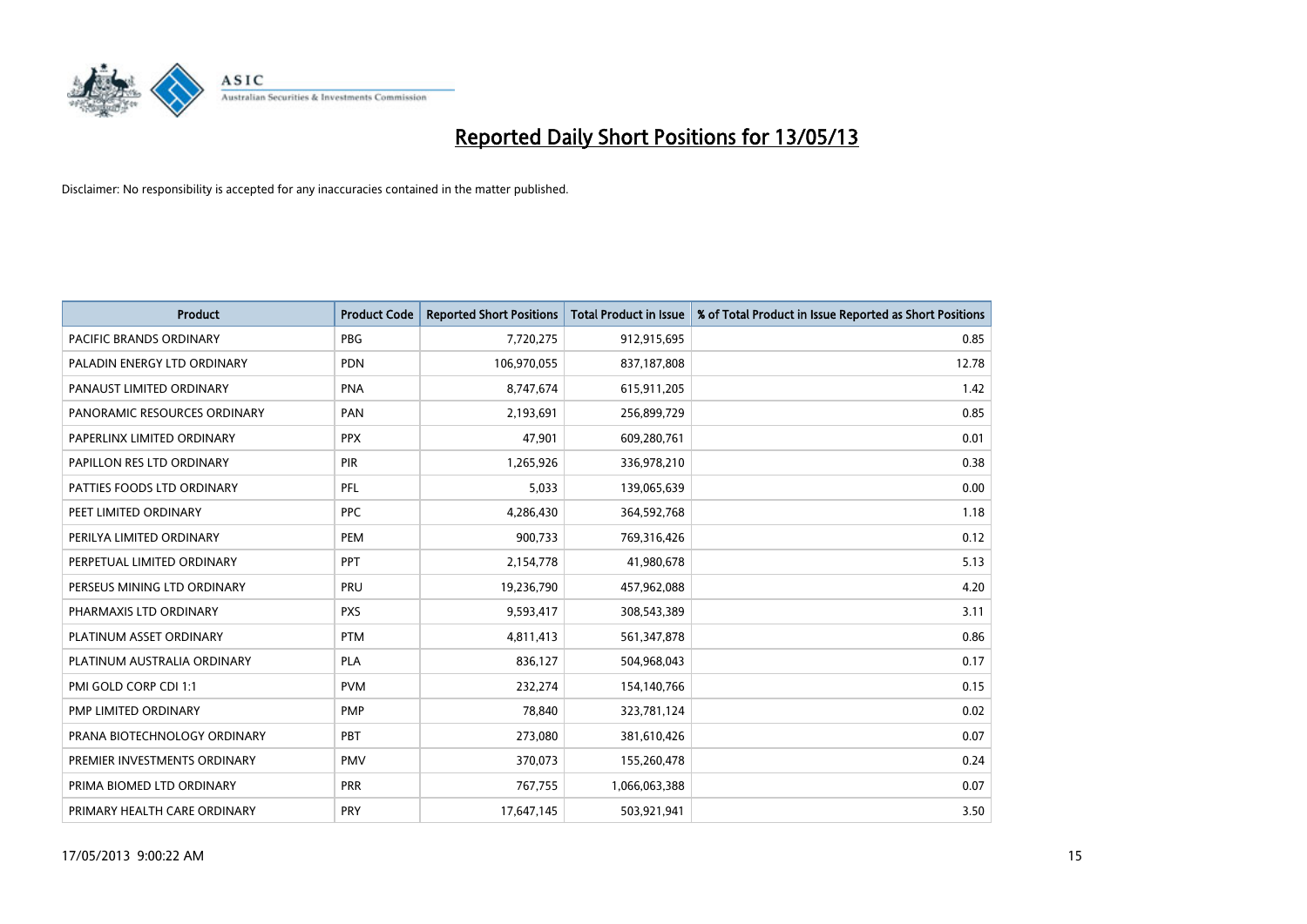

| <b>Product</b>                      | <b>Product Code</b> | <b>Reported Short Positions</b> | <b>Total Product in Issue</b> | % of Total Product in Issue Reported as Short Positions |
|-------------------------------------|---------------------|---------------------------------|-------------------------------|---------------------------------------------------------|
| PRIMEAG AUSTRALIA ORDINARY          | PAG                 | 36,341                          | 266,394,444                   | 0.01                                                    |
| PROGRAMMED ORDINARY                 | <b>PRG</b>          | 186,699                         | 118,179,696                   | 0.16                                                    |
| PURA VIDA ENERGY NL ORDINARY        | <b>PVD</b>          | 300,000                         | 76,303,514                    | 0.39                                                    |
| <b>QANTAS AIRWAYS ORDINARY</b>      | QAN                 | 24,898,781                      | 2,241,945,788                 | 1.11                                                    |
| <b>OBE INSURANCE GROUP ORDINARY</b> | <b>OBE</b>          | 51,542,146                      | 1,200,004,574                 | 4.30                                                    |
| ORXPHARMA LTD ORDINARY              | <b>ORX</b>          | 230,696                         | 144,644,706                   | 0.16                                                    |
| <b>QUBE HOLDINGS LTD ORDINARY</b>   | <b>QUB</b>          | 16,289,327                      | 928,965,547                   | 1.75                                                    |
| RAMELIUS RESOURCES ORDINARY         | <b>RMS</b>          | 5,618,284                       | 337,686,949                   | 1.66                                                    |
| RAMSAY HEALTH CARE ORDINARY         | <b>RHC</b>          | 1,687,608                       | 202,081,252                   | 0.84                                                    |
| RANGE RESOURCES LTD ORDINARY        | <b>RRS</b>          | 44,458                          | 2,853,862,345                 | 0.00                                                    |
| <b>RCR TOMLINSON ORDINARY</b>       | <b>RCR</b>          | 169,063                         | 132,431,265                   | 0.13                                                    |
| <b>REA GROUP ORDINARY</b>           | <b>REA</b>          | 69,674                          | 131,714,699                   | 0.05                                                    |
| RECKON LIMITED ORDINARY             | <b>RKN</b>          | 451,000                         | 129,488,015                   | 0.35                                                    |
| <b>RED 5 LIMITED ORDINARY</b>       | <b>RED</b>          | 789,746                         | 135,488,008                   | 0.58                                                    |
| <b>RED FORK ENERGY ORDINARY</b>     | <b>RFE</b>          | 4,637,108                       | 388,551,719                   | 1.19                                                    |
| REDBANK ENERGY LTD ORDINARY         | <b>AEI</b>          | 13                              | 786,287                       | 0.00                                                    |
| REDFLEX HOLDINGS ORDINARY           | <b>RDF</b>          | 14,103                          | 110,762,310                   | 0.01                                                    |
| REECE AUSTRALIA LTD. ORDINARY       | <b>REH</b>          | 522                             | 99,600,000                    | 0.00                                                    |
| REGIS RESOURCES ORDINARY            | <b>RRL</b>          | 12,858,596                      | 475,613,655                   | 2.70                                                    |
| RESMED INC CDI 10:1                 | <b>RMD</b>          | 14,350,632                      | 1,556,242,300                 | 0.92                                                    |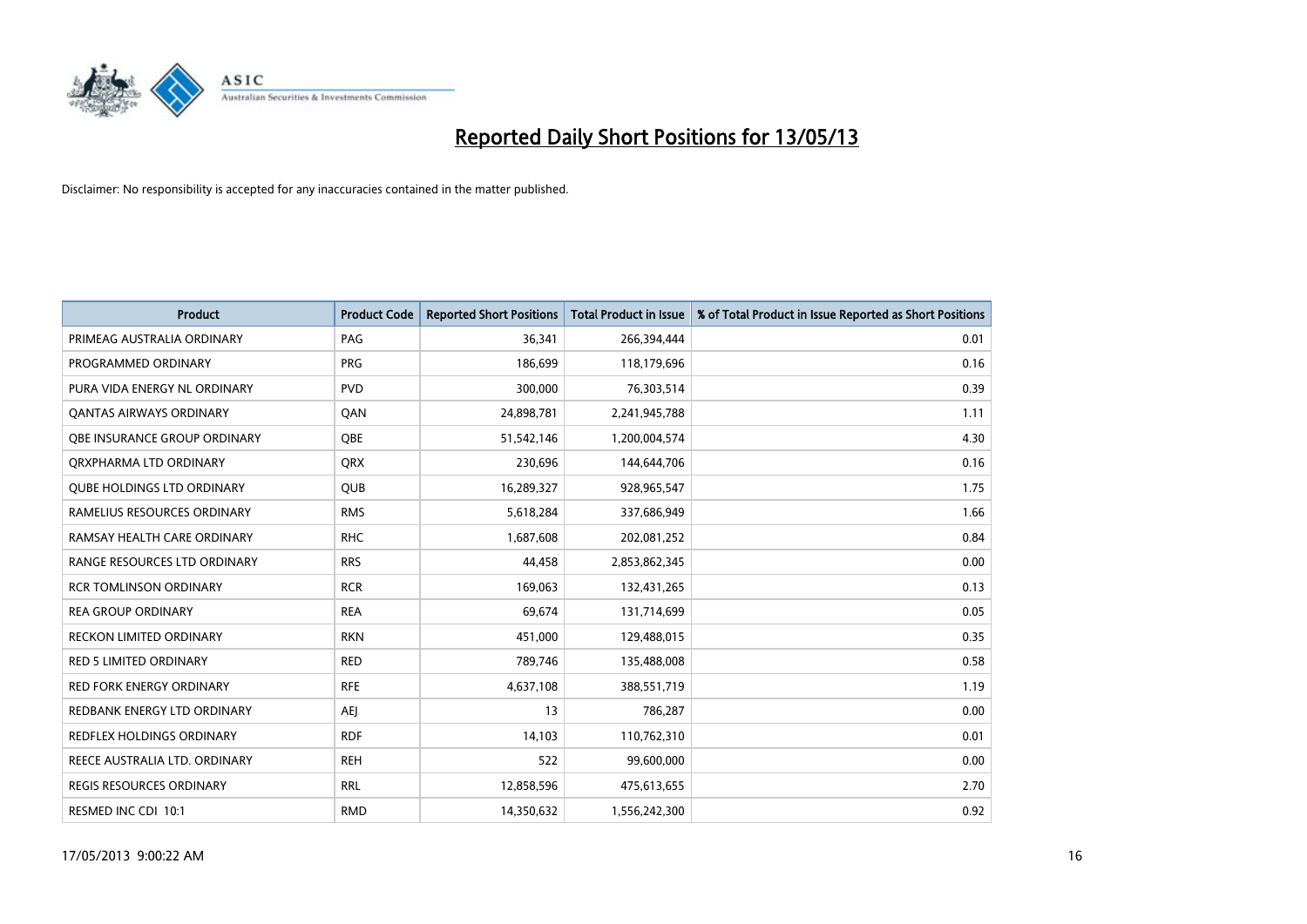

| <b>Product</b>                               | <b>Product Code</b> | <b>Reported Short Positions</b> | <b>Total Product in Issue</b> | % of Total Product in Issue Reported as Short Positions |
|----------------------------------------------|---------------------|---------------------------------|-------------------------------|---------------------------------------------------------|
| <b>RESOLUTE MINING ORDINARY</b>              | <b>RSG</b>          | 1,428,783                       | 643,094,224                   | 0.22                                                    |
| RESOURCE GENERATION ORDINARY                 | <b>RES</b>          | 73                              | 284,698,002                   | 0.00                                                    |
| RETAIL FOOD GROUP ORDINARY                   | <b>RFG</b>          | 809,199                         | 130,227,856                   | 0.62                                                    |
| REX MINERALS LIMITED ORDINARY                | <b>RXM</b>          | 2,548,129                       | 188,907,284                   | 1.35                                                    |
| <b>RHG LIMITED ORDINARY</b>                  | <b>RHG</b>          | 1.085                           | 308,483,177                   | 0.00                                                    |
| <b>RIALTO ENERGY ORDINARY</b>                | <b>RIA</b>          | 41                              | 682,929,991                   | 0.00                                                    |
| <b>RIDLEY CORPORATION ORDINARY</b>           | <b>RIC</b>          | 1,360,036                       | 307,817,071                   | 0.44                                                    |
| RIO TINTO LIMITED ORDINARY                   | <b>RIO</b>          | 11,528,638                      | 435,758,720                   | 2.65                                                    |
| ROC OIL COMPANY ORDINARY                     | <b>ROC</b>          | 1,306,757                       | 683,235,552                   | 0.19                                                    |
| <b>RURALCO HOLDINGS ORDINARY</b>             | <b>RHL</b>          | 12,000                          | 55,019,284                    | 0.02                                                    |
| SAI GLOBAL LIMITED ORDINARY                  | SAI                 | 14,212,060                      | 209,440,120                   | 6.79                                                    |
| SALMAT LIMITED ORDINARY                      | <b>SLM</b>          | 105,986                         | 159,812,799                   | 0.07                                                    |
| SAMSON OIL & GAS LTD ORDINARY                | <b>SSN</b>          | 3,099,000                       | 2,114,831,858                 | 0.15                                                    |
| SANDFIRE RESOURCES ORDINARY                  | <b>SFR</b>          | 3,984,166                       | 153,650,968                   | 2.59                                                    |
| <b>SANTOS LTD ORDINARY</b>                   | <b>STO</b>          | 2,871,477                       | 964,270,203                   | 0.30                                                    |
| SARACEN MINERAL ORDINARY                     | SAR                 | 17,828,195                      | 595,263,186                   | 3.00                                                    |
| <b>SCA PROPERTY GROUP STAPLED SECURITIES</b> | <b>SCP</b>          | 31,947,102                      | 585,455,114                   | 5.46                                                    |
| SEDGMAN LIMITED ORDINARY                     | <b>SDM</b>          | 646,716                         | 220,368,310                   | 0.29                                                    |
| SEEK LIMITED ORDINARY                        | <b>SEK</b>          | 12,565,894                      | 337,833,019                   | 3.72                                                    |
| SELECT HARVESTS ORDINARY                     | SHV                 | 346.769                         | 57.462.851                    | 0.60                                                    |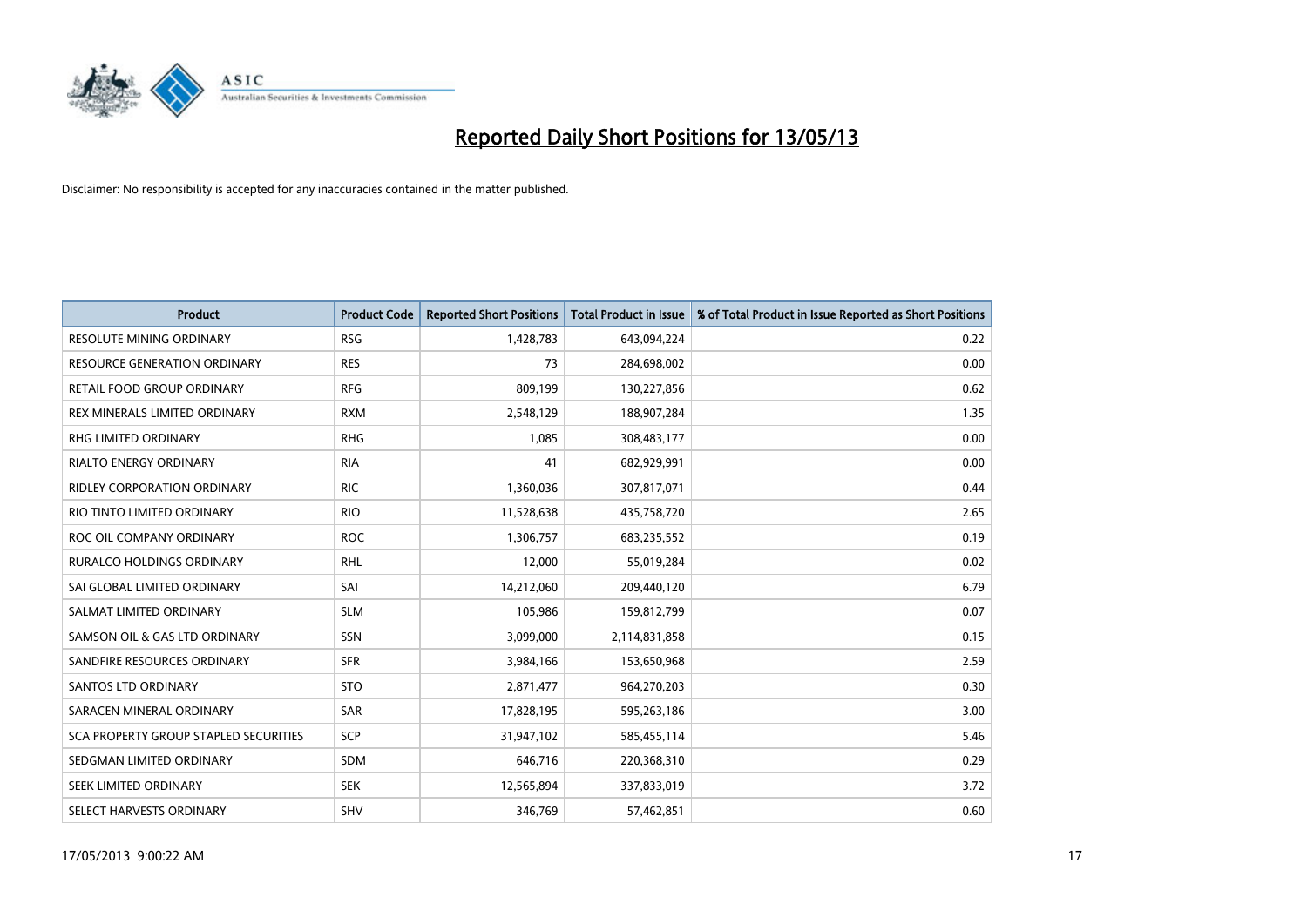

| <b>Product</b>                           | <b>Product Code</b> | <b>Reported Short Positions</b> | <b>Total Product in Issue</b> | % of Total Product in Issue Reported as Short Positions |
|------------------------------------------|---------------------|---------------------------------|-------------------------------|---------------------------------------------------------|
| SENEX ENERGY LIMITED ORDINARY            | <b>SXY</b>          | 20,031,815                      | 1,140,804,837                 | 1.76                                                    |
| SERVICE STREAM ORDINARY                  | <b>SSM</b>          | 658,499                         | 283,418,867                   | 0.23                                                    |
| SEVEN GROUP HOLDINGS ORDINARY            | <b>SVW</b>          | 1,325,567                       | 308,160,281                   | 0.43                                                    |
| SEVEN WEST MEDIA LTD ORDINARY            | <b>SWM</b>          | 11,966,870                      | 999,160,872                   | 1.20                                                    |
| SIGMA PHARMACEUTICAL ORDINARY            | <b>SIP</b>          | 10,343,386                      | 1,151,625,141                 | 0.90                                                    |
| SILEX SYSTEMS ORDINARY                   | <b>SLX</b>          | 1,698,277                       | 170,232,464                   | 1.00                                                    |
| SILVER CHEF LIMITED ORDINARY             | SIV                 | 8.472                           | 28,762,745                    | 0.03                                                    |
| SILVER LAKE RESOURCE ORDINARY            | <b>SLR</b>          | 6,939,405                       | 379,048,750                   | 1.83                                                    |
| SIMS METAL MGMT LTD ORDINARY             | SGM                 | 13,034,591                      | 204,309,387                   | 6.38                                                    |
| SINGAPORE TELECOMM. CHESS DEPOSITARY INT | SGT                 | 2,217,748                       | 190,299,121                   | 1.17                                                    |
| SIRIUS RESOURCES NL ORDINARY             | <b>SIR</b>          | 1,355,812                       | 224,620,167                   | 0.60                                                    |
| SIRTEX MEDICAL ORDINARY                  | <b>SRX</b>          | 787,184                         | 55,768,136                    | 1.41                                                    |
| SKILLED GROUP LTD ORDINARY               | <b>SKE</b>          | 4,234,215                       | 233,533,526                   | 1.81                                                    |
| SKYCITY ENT GRP LTD ORDINARY             | <b>SKC</b>          | 61,000                          | 576,958,340                   | 0.01                                                    |
| <b>SLATER &amp; GORDON ORDINARY</b>      | SGH                 | 483,736                         | 170,960,722                   | 0.28                                                    |
| SMS MANAGEMENT. ORDINARY                 | <b>SMX</b>          | 2,257,725                       | 69,378,477                    | 3.25                                                    |
| SONIC HEALTHCARE ORDINARY                | <b>SHL</b>          | 11,625,479                      | 396,450,575                   | 2.93                                                    |
| SOUL PATTINSON (W.H) ORDINARY            | SOL                 | 18,039                          | 239,395,320                   | 0.01                                                    |
| SP AUSNET STAPLED SECURITIES             | <b>SPN</b>          | 19,938,468                      | 3,367,543,113                 | 0.59                                                    |
| SPARK INFRASTRUCTURE STAPLED NOTE & UNIT | SKI                 | 51,375,790                      | 1,326,734,264                 | 3.87                                                    |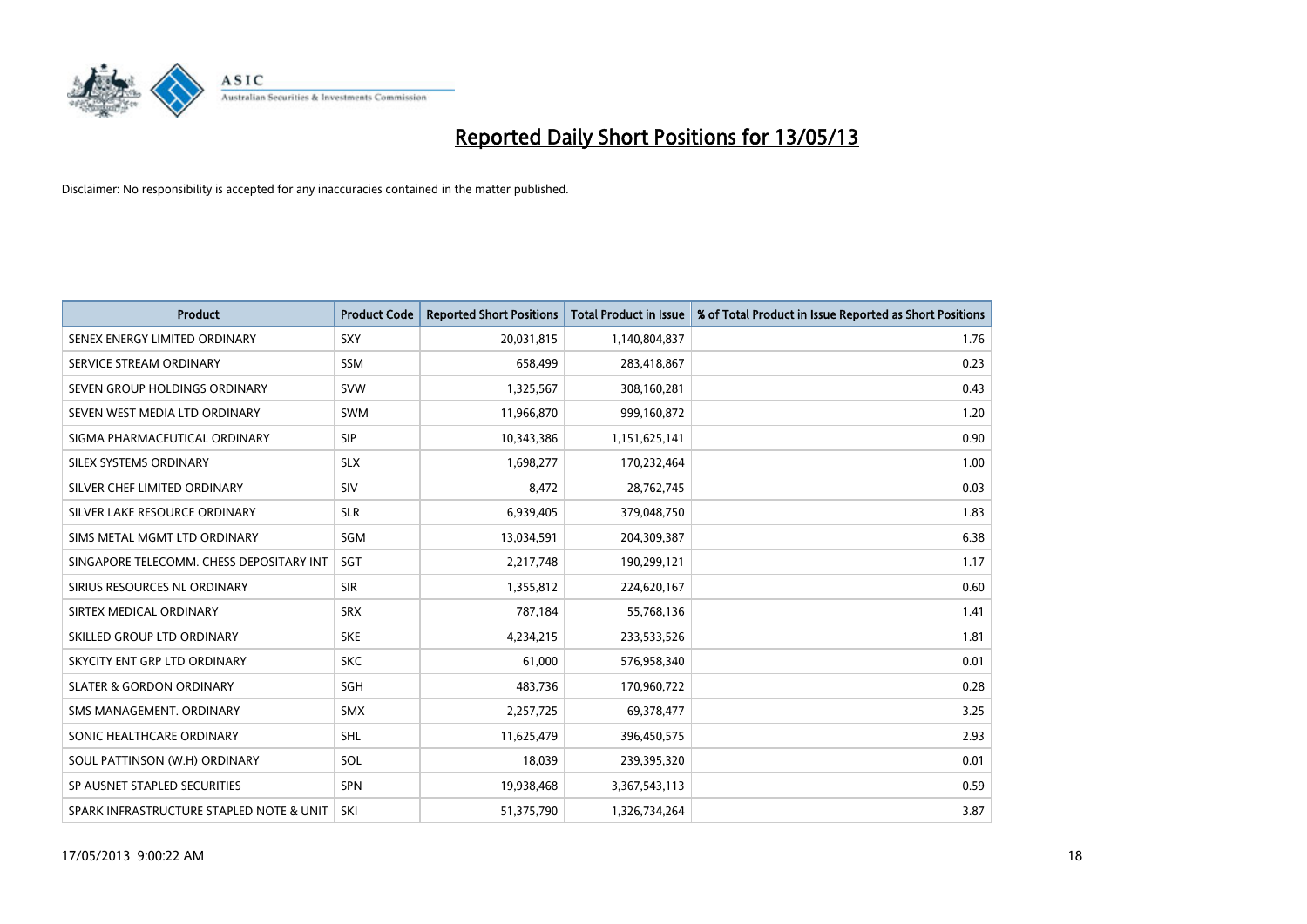

| <b>Product</b>                   | <b>Product Code</b> | <b>Reported Short Positions</b> | <b>Total Product in Issue</b> | % of Total Product in Issue Reported as Short Positions |
|----------------------------------|---------------------|---------------------------------|-------------------------------|---------------------------------------------------------|
| SPDR 200 FUND ETF UNITS          | <b>STW</b>          | 76,996                          | 45,551,346                    | 0.17                                                    |
| SPECIALTY FASHION ORDINARY       | <b>SFH</b>          | 1,000,000                       | 192,236,121                   | 0.52                                                    |
| ST BARBARA LIMITED ORDINARY      | <b>SBM</b>          | 13,431,772                      | 488,074,077                   | 2.75                                                    |
| STARPHARMA HOLDINGS ORDINARY     | <b>SPL</b>          | 12,357,777                      | 283,665,948                   | 4.36                                                    |
| STHN CROSS MEDIA ORDINARY        | <b>SXL</b>          | 7,125,840                       | 704,858,524                   | 1.01                                                    |
| STOCKLAND UNITS/ORD STAPLED      | SGP                 | 11,876,085                      | 2,202,657,963                 | 0.54                                                    |
| STRAITS RES LTD. ORDINARY        | SRO                 | 54,860                          | 1,164,150,159                 | 0.00                                                    |
| STW COMMUNICATIONS ORDINARY      | SGN                 | 31,221                          | 403,828,512                   | 0.01                                                    |
| SUNCORP GROUP LTD ORDINARY       | <b>SUN</b>          | 5,265,389                       | 1,286,600,980                 | 0.41                                                    |
| SUNDANCE ENERGY ORDINARY         | <b>SEA</b>          | 1,541,536                       | 402,425,140                   | 0.38                                                    |
| SUNDANCE RESOURCES ORDINARY      | <b>SDL</b>          | 26,626,376                      | 3,072,110,985                 | 0.87                                                    |
| SUNLAND GROUP LTD ORDINARY       | <b>SDG</b>          | 18,391                          | 189,417,674                   | 0.01                                                    |
| SUPER RET REP LTD ORDINARY       | <b>SUL</b>          | 585,181                         | 196,472,811                   | 0.30                                                    |
| SYD AIRPORT STAPLED US PROHIBIT. | <b>SYD</b>          | 23,335,108                      | 1,861,210,782                 | 1.25                                                    |
| SYRAH RESOURCES ORDINARY         | <b>SYR</b>          | 515,858                         | 147,767,623                   | 0.35                                                    |
| TABCORP HOLDINGS LTD ORDINARY    | <b>TAH</b>          | 18,357,085                      | 744,885,690                   | 2.46                                                    |
| TALON PETROLEUM LTD ORDINARY     | <b>TPD</b>          | 38,218                          | 102,135,433                   | 0.04                                                    |
| TANAMI GOLD NL ORDINARY          | <b>TAM</b>          | 595,068                         | 587,548,523                   | 0.10                                                    |
| TAP OIL LIMITED ORDINARY         | <b>TAP</b>          | 1,126,858                       | 241,608,606                   | 0.47                                                    |
| <b>TATTS GROUP LTD ORDINARY</b>  | <b>TTS</b>          | 18,056,593                      | 1,402,708,406                 | 1.29                                                    |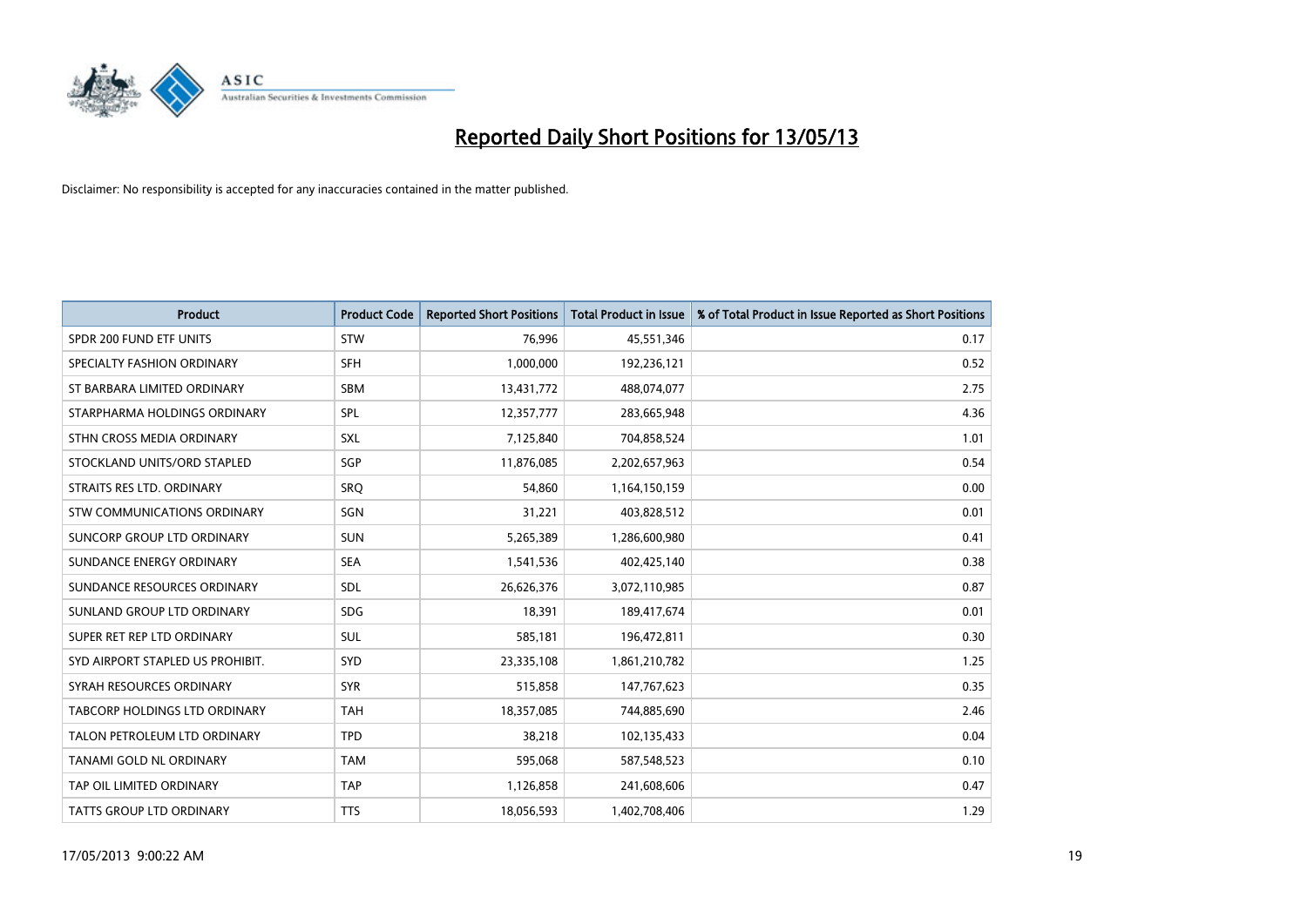

| <b>Product</b>                       | <b>Product Code</b> | <b>Reported Short Positions</b> | <b>Total Product in Issue</b> | % of Total Product in Issue Reported as Short Positions |
|--------------------------------------|---------------------|---------------------------------|-------------------------------|---------------------------------------------------------|
| <b>TELECOM CORPORATION ORDINARY</b>  | <b>TEL</b>          | 16,039,271                      | 1,816,996,340                 | 0.88                                                    |
| TELSTRA CORPORATION. ORDINARY        | <b>TLS</b>          | 27,309,470                      | 12,443,074,357                | 0.22                                                    |
| TEN NETWORK HOLDINGS ORDINARY        | <b>TEN</b>          | 83,130,749                      | 2,586,970,845                 | 3.21                                                    |
| TERANGA GOLD CORP CDI 1:1            | <b>TGZ</b>          | 51,674                          | 173,285,133                   | 0.03                                                    |
| THE REJECT SHOP ORDINARY             | <b>TRS</b>          | 1,626,807                       | 27,944,072                    | 5.82                                                    |
| THORN GROUP LIMITED ORDINARY         | <b>TGA</b>          | 15,990                          | 147,584,880                   | 0.01                                                    |
| TIGER RESOURCES ORDINARY             | <b>TGS</b>          | 2,670,576                       | 674,770,269                   | 0.40                                                    |
| TOLL HOLDINGS LTD ORDINARY           | <b>TOL</b>          | 32,589,562                      | 717,133,875                   | 4.54                                                    |
| <b>TOX FREE SOLUTIONS ORDINARY</b>   | <b>TOX</b>          | 800,990                         | 129,607,453                   | 0.62                                                    |
| TPG TELECOM LIMITED ORDINARY         | <b>TPM</b>          | 991,856                         | 793,808,141                   | 0.12                                                    |
| TRADE ME GROUP ORDINARY              | <b>TME</b>          | 655,604                         | 396,017,568                   | 0.17                                                    |
| <b>TRANSFIELD SERVICES ORDINARY</b>  | <b>TSE</b>          | 11,661,688                      | 512,457,716                   | 2.28                                                    |
| TRANSPACIFIC INDUST. ORDINARY        | <b>TPI</b>          | 2,964,955                       | 1,578,563,490                 | 0.19                                                    |
| TRANSURBAN GROUP TRIPLE STAPLED SEC. | <b>TCL</b>          | 4,683,581                       | 1,481,594,818                 | 0.32                                                    |
| TREASURY WINE ESTATE ORDINARY        | <b>TWE</b>          | 17,096,311                      | 647,227,144                   | 2.64                                                    |
| TROY RESOURCES LTD ORDINARY          | <b>TRY</b>          | 4,498,024                       | 91,318,649                    | 4.93                                                    |
| UGL LIMITED ORDINARY                 | UGL                 | 11,529,729                      | 166,511,240                   | 6.92                                                    |
| UXC LIMITED ORDINARY                 | <b>UXC</b>          | 236,794                         | 308,806,649                   | 0.08                                                    |
| VIRGIN AUS HLDG LTD ORDINARY         | <b>VAH</b>          | 53,418,493                      | 2,581,231,776                 | 2.07                                                    |
| VNGD AUS SHARES ETF UNITS            | VAS                 | 774                             | 6,133,376                     | 0.01                                                    |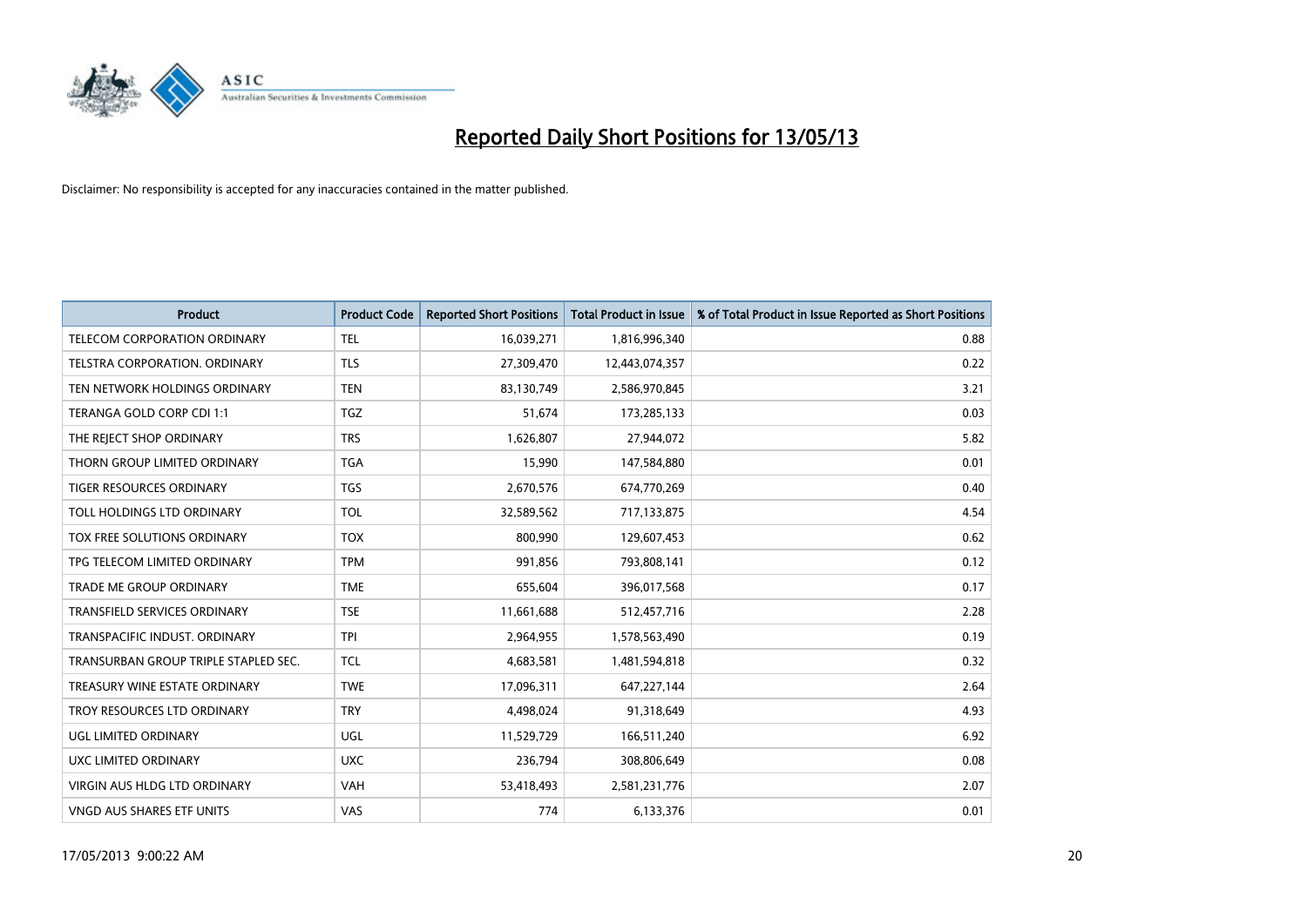

| <b>Product</b>                         | <b>Product Code</b> | <b>Reported Short Positions</b> | <b>Total Product in Issue</b> | % of Total Product in Issue Reported as Short Positions |
|----------------------------------------|---------------------|---------------------------------|-------------------------------|---------------------------------------------------------|
| <b>VOCUS COMMS LTD ORDINARY</b>        | <b>VOC</b>          | 105,510                         | 78,017,825                    | 0.14                                                    |
| <b>WATPAC LIMITED ORDINARY</b>         | <b>WTP</b>          | 168,883                         | 184,332,526                   | 0.09                                                    |
| <b>WDS LIMITED ORDINARY</b>            | <b>WDS</b>          | 7                               | 144,740,614                   | 0.00                                                    |
| WEBJET LIMITED ORDINARY                | <b>WEB</b>          | 600,424                         | 79,397,959                    | 0.76                                                    |
| <b>WESFARMERS LIMITED ORDINARY</b>     | <b>WES</b>          | 27,163,480                      | 1,006,665,540                 | 2.70                                                    |
| WESFARMERS LIMITED PARTIALLY PROTECTED | <b>WESN</b>         | 43.092                          | 150,528,058                   | 0.03                                                    |
| WESTERN AREAS LTD ORDINARY             | <b>WSA</b>          | 15,737,460                      | 196,843,803                   | 7.99                                                    |
| WESTERN DESERT RES. ORDINARY           | <b>WDR</b>          | 1,896,573                       | 360,853,631                   | 0.53                                                    |
| WESTFIELD GROUP ORD/UNIT STAPLED SEC   | <b>WDC</b>          | 8,537,317                       | 2,194,138,450                 | 0.39                                                    |
| WESTFIELD RETAIL TST UNIT STAPLED      | <b>WRT</b>          | 16,669,864                      | 3,054,166,195                 | 0.55                                                    |
| WESTPAC BANKING CORP ORDINARY          | <b>WBC</b>          | 25,065,593                      | 3,103,729,084                 | 0.81                                                    |
| WHITE ENERGY COMPANY ORDINARY          | <b>WEC</b>          | 2,879,738                       | 322,974,494                   | 0.89                                                    |
| WHITEHAVEN COAL ORDINARY               | <b>WHC</b>          | 104,073,741                     | 1,025,635,023                 | 10.15                                                   |
| WHK GROUP LIMITED ORDINARY             | <b>WHG</b>          | 815,877                         | 265,200,652                   | 0.31                                                    |
| WIDE BAY AUST LTD ORDINARY             | <b>WBB</b>          | 15,001                          | 36,238,600                    | 0.04                                                    |
| WINDIMURRA VANADIUM ORDINARY           | <b>WVL</b>          | 20,461                          | 19,284,366                    | 0.11                                                    |
| WOODSIDE PETROLEUM ORDINARY            | <b>WPL</b>          | 3,247,285                       | 823,910,657                   | 0.39                                                    |
| WOOLWORTHS LIMITED ORDINARY            | <b>WOW</b>          | 5,956,844                       | 1,245,641,215                 | 0.48                                                    |
| <b>WORLEYPARSONS LTD ORDINARY</b>      | <b>WOR</b>          | 5,323,885                       | 243,103,065                   | 2.19                                                    |
| WOTIF.COM HOLDINGS ORDINARY            | <b>WTF</b>          | 16,362,584                      | 211,736,244                   | 7.73                                                    |